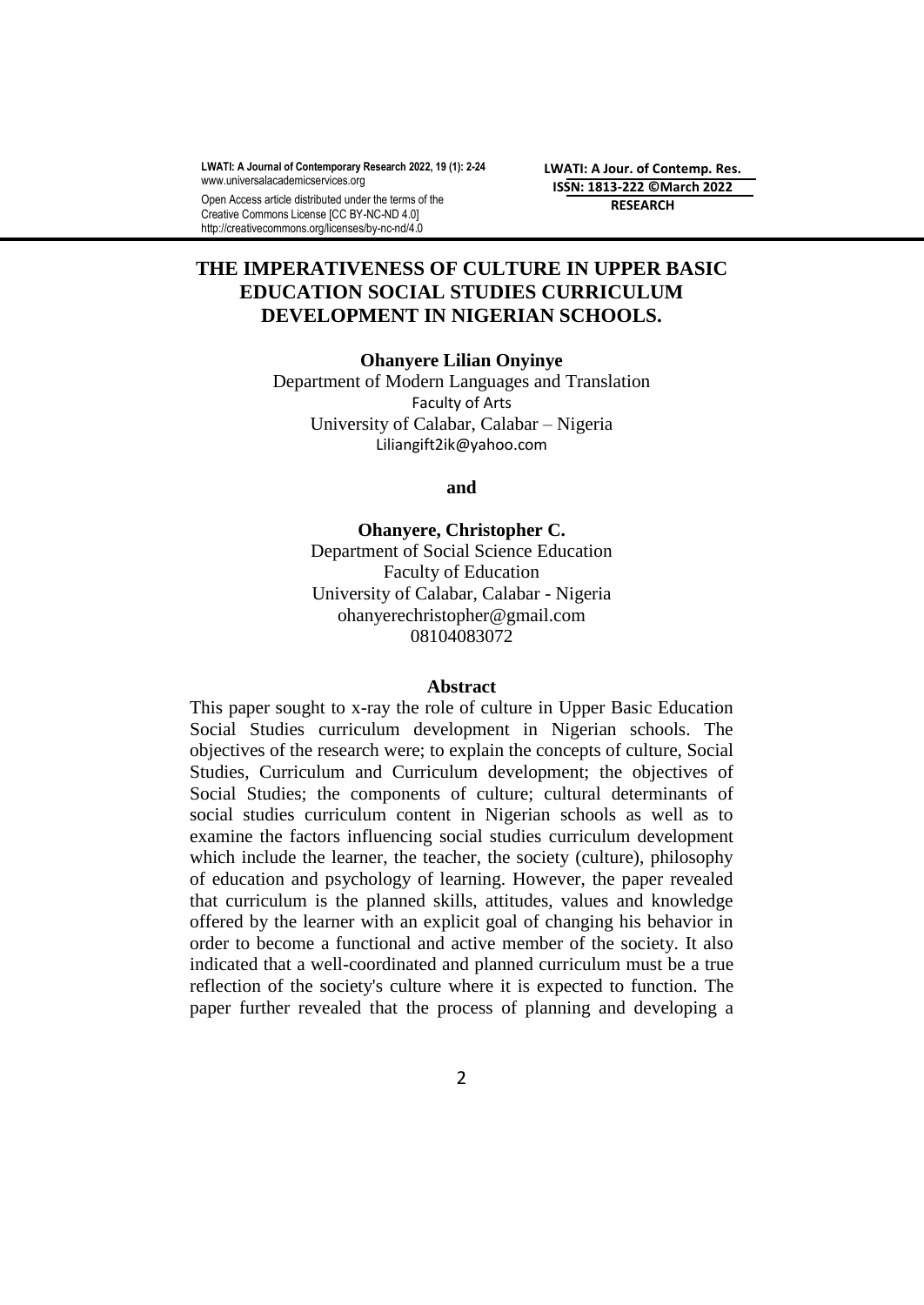Social Studies curriculum is a strenuous journey for any society and requires a whole-system approach before it can be completed.

**Keywords**: Culture, Social Studies, Curriculum, Development, Upper Basic.

### **Introduction**

Nigeria as a society is heterogeneous in nature consisting of different ethnic groups, each with its own peculiar customs, values, belief system and norms which functions to produce a progressive and dynamic society. It is on this premise that Isangedighi (2007) asserted that although there are diverse ethnic nationalities, each with its own norms, customs and beliefs; there are traces of values, beliefs and practices that appear common among most groups due perhaps to a long history of intergroup interactions. He further opined that there are also emerging values, beliefs and practices found common among the diverse groups, which are rooted on their common exposure to Western type education. It therefore follows that the emerging Nigerian cultural heritage is a combination of traditional values and belief systems and Western system of thought.

School as one of the agents of socialization acts as a space in which students' cultural identities are shaped. It goes to show that separating a student's racial or ethnic history from school curricula sends the wrong messages. Therefore, including ethnic histories into social studies lesson plans or integrating culture into project-based learning plans can be beneficial both for the student who has little knowledge of their own ethnic history and for the student who knows plenty. Culture consists of individuals who shares common sets of values, beliefs, ideas, facts, information and practices which are passed on from one generation to another (Isangedighi, 2007). Besides socialization, another significant manifest function of school is the transmission of cultural norms and values to new generations. Schools help to mold a diverse population into one society with a shared national identity and prepare future generations for their citizenship roles. Students are taught about laws and political way of life through social studies lessons, and they're taught patriotism through rituals such as saluting the flag and singing of the National Anthem. Social Studies Students must also learn the Pledge of Allegiance and the stories of the nation's heroes and exploits. Because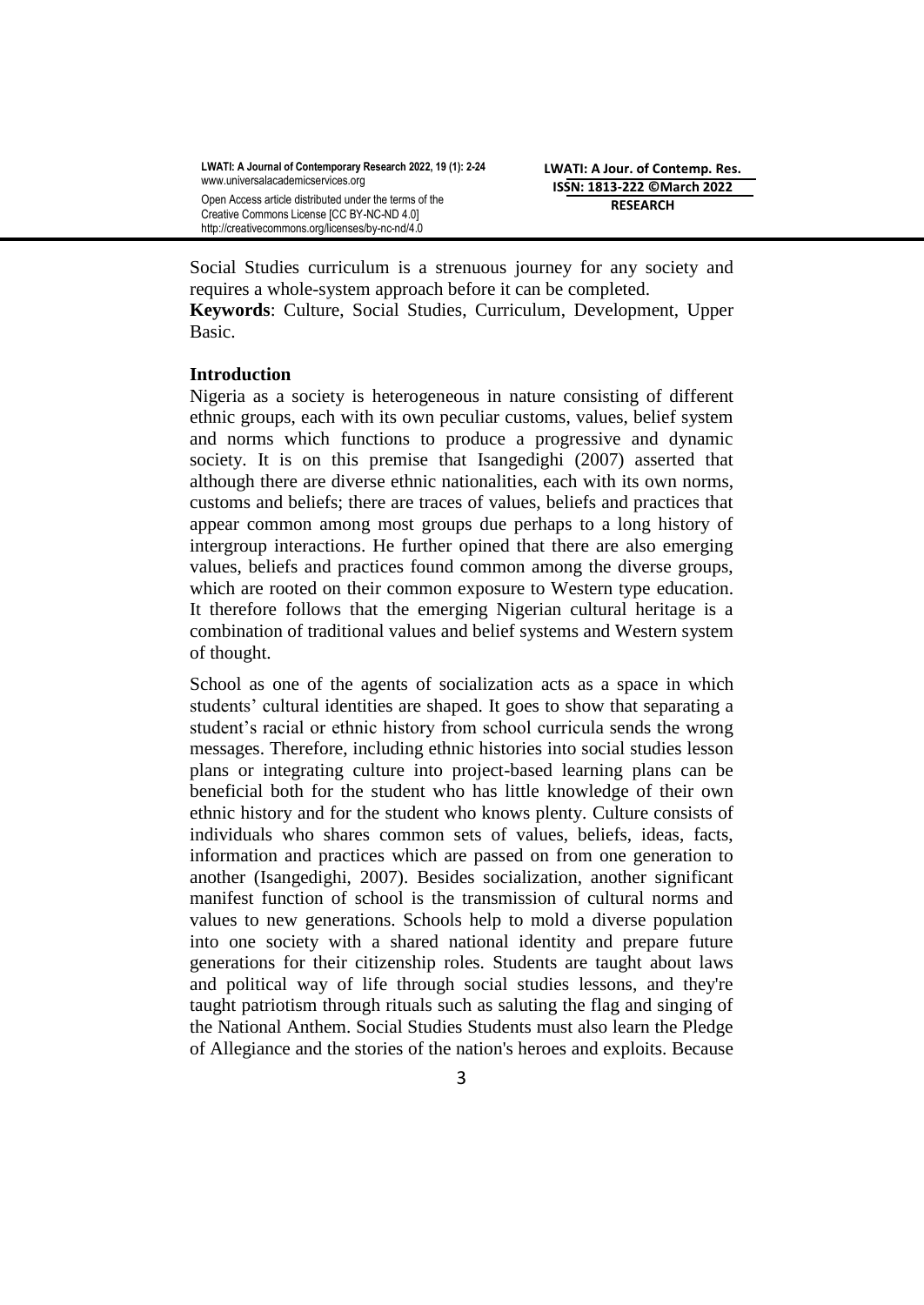Nigeria is a heterogonous nation, students also quickly learn the importance of both teamwork and competition through learning games in the classroom as well as activities and athletics outside the classroom.

Curriculum development in any given society is strongly influenced by the prevailing culture where the school is located. From the foregoing, the curriculum developer/planner should have a first-hand knowledge of the culture of the society for whom the curriculum is intended. According to Urevbu as cited by Azubuike and Oguzor (2013), efforts will be wasted unless what we teach is relevant to the values of our culture and resources at our disposal. Learners change, and so do their values, attitudes and identities, as they develop and encounter more of the world. Therefore, evaluating existing cultural practices is important to ensure that the newly designed social studies curriculum is marooned in the learner's interests, needs, and goals.

Consequently, Azubuike and Oguzor (2013) posited that culturecurriculum is better understood when conceptualized in a socio-cultural context; in this way, one attempts to analyze and evaluate the schooling process against the influence of the numerous forces or factors in the social environment bearing in mind that the knowledge which the school transmits is derived from sort of ideologists values, philosophies, beliefs and norms, all of which are peculiar to various socio-cultural groups. Beside this, culture is therefore the nucleus of curriculum in any given society. Social studies being a child-centered subject in the Nigerian school system require a well-grounded curriculum that would be culturebased in order to achieve its lofty goals of producing socio-civically sound citizens who could possibly fit into the ever dynamic society. The production of a functional and productive citizenry being the major focus of Social Studies entails that the subject concerns itself with inculcating creative, reflective, contemplative, rational, analytical and decision-making abilities and competences in the learners. In the light of the above assertion, a society's culture is of tremendous essence in developing a strong Social Studies curriculum, which if properly implemented could usher in a strong democratic society with law abiding citizens.

More so, the school functions hand in hand with the society's culture to produce sound adults who could sustain and transmits this learned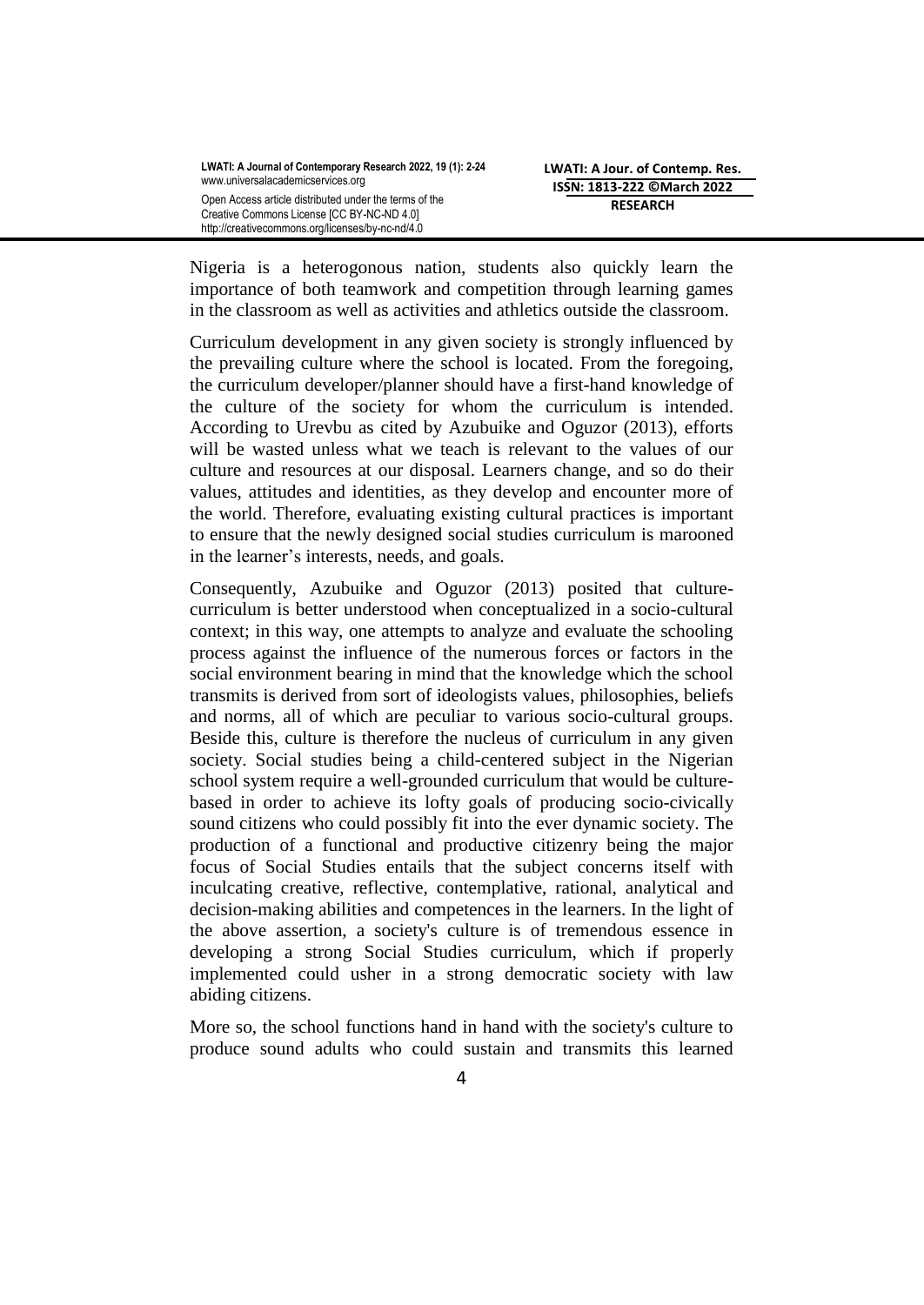values and knowledge to the upcoming generation. Nevertheless, the role that culture plays in Social Studies curriculum development in Nigerian schools cannot be exaggerated. This is largely so because all the elements embedded in a society's culture, functions to produce the needed content for Social Studies curriculum development.

### **Conceptual definition of terms**

The following terms culture, social studies, curriculum and curriculum development are operationally defined as they relate to this paper.

## **Culture**

The concept of culture has been defined in several ways by different scholars who views the term based on their own understanding. Culture is defined in the words of Njama (2006) as the sum total of what members of a society can learn, share and practice in common such as beliefs, customs, habits, traditions, knowledge and skills. According to him, what you eat, wear and where you live and who governs you are all culture. Ohanyere (2019) stipulates that culture is a dynamic way of life peculiar to a particular group of people. Also culture is seen as a complex whole which includes knowledge, beliefs, arts, morals, customs and any other capabilities acquired by man as a member of the society (Nakpodia, 2010). Umukoro (2018) sees culture as an identity of a people at a given time. Accordingly, Enukoha, Asoquo and Inaja (2004) viewed culture as the totality of a man's way of life including behaviours, knowledge, beliefs, customs and traditions, values, religion, music, arts, dressing, food and any other capabilities. According to Brown (1990) culture is the sum total of a given society's way of life molded and shaped by prevailing circumstances and environment. This implies that culture is socially dynamic in nature and does respond to changes as the society emerges from traditional to modern society through interactions with external forces. This as well brings about changes in the Social Studies curriculum development in schools. By fusing cultural elements in social studies curriculum, students are forced to develop good morals, values, and beliefs which can open the door to self-appreciation of one's own culture.

Furthermore, Sanderson (1988) defined culture as "the total life ways characteristic of the members of a society including tools, knowledge,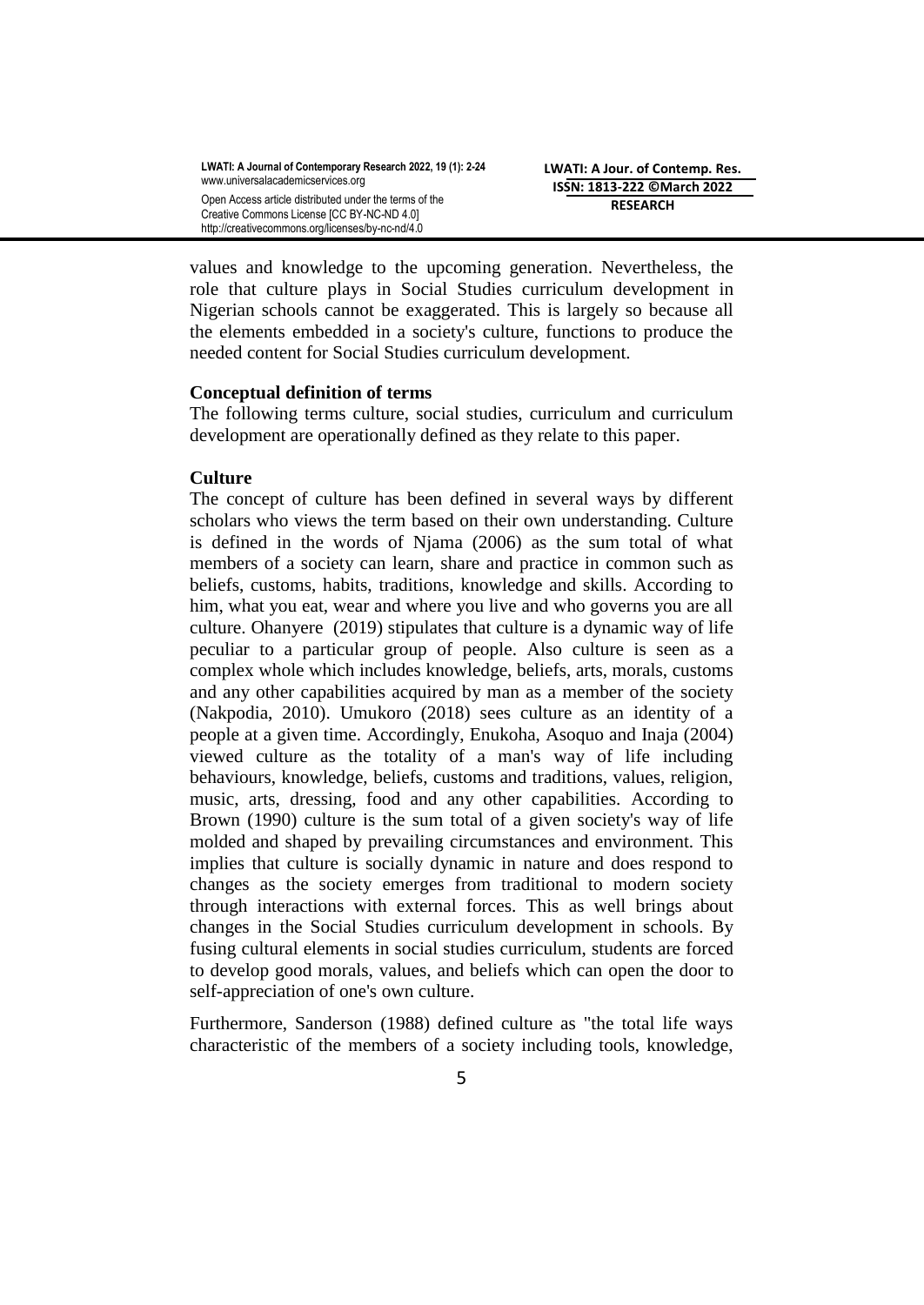**LWATI: A Jour. of Contemp. Res. ISSN: 1813-222 ©March 2022 RESEARCH**

and patterned ways of thinking and acting that are learned and shared and are not the direct product of biological inheritance". In the same vein, Asoquo, Owan, Inaja, Okon and Ogodo (2010) commonly defined culture as the total way of life of a people. In a nutshell, culture consists of societal norms, customs, traditions and beliefs, behaviors, dress, language, work, way of living, interpersonal network, attitudes to life, the focus of group loyalties and the perception of the world by the people (Otedola and Ademola in Asoquo et al, 2010). Culture embraces the total life style of a people and that include not, only the expressive arts, but also values, beliefs, and norms of the society, as well as the accumulated knowledge passed down from generation in every field of inquiry. It is transmitted within a society to succeeding generation by socialization, imitation, instructions and example (Arokoyu and Weli, 2006). Castagno & Brayboy (2008), Gay (2010), Ladson-Billings (1995) had argued that students who can "see themselves"—their identities, cultures, values, traditions, and goals—in their schooling perform better academically and have healthier self-conceptions.

In another definition, Eno cited in Asoquo et al (2010), culture is the way of life of a people which signifies the social heritage of a particular group of people. The author observed that the social heritage of man signifies his knowledge and experiences and habits, which are socially transmitted and handed down from generation to generation through social participation and education. Additionally, culture is seen as people's way of living or doing things including norms and traditions, beliefs, type of food, dress pattern, language, and way of greeting which are socially learned and transmitted through interactions between the young ones and the adult in the society. From the aforementioned definitions of culture, it shows that it is socially learned through interactions and not biologically inherited; meaning that no single individual exists in isolation of the group of people or can produce a culture. Be that as it may, culture develops out of people's activities and practices which could metamorphose into norms and values. According to NCSS (2021), human beings create, learn, share, and adapt to culture. They further stressed that the study of culture examines the socially transmitted beliefs, values, institutions, behaviors, traditions and way of life of a group of people; it also encompasses other cultural attributes and products, such as language, literature, music, arts and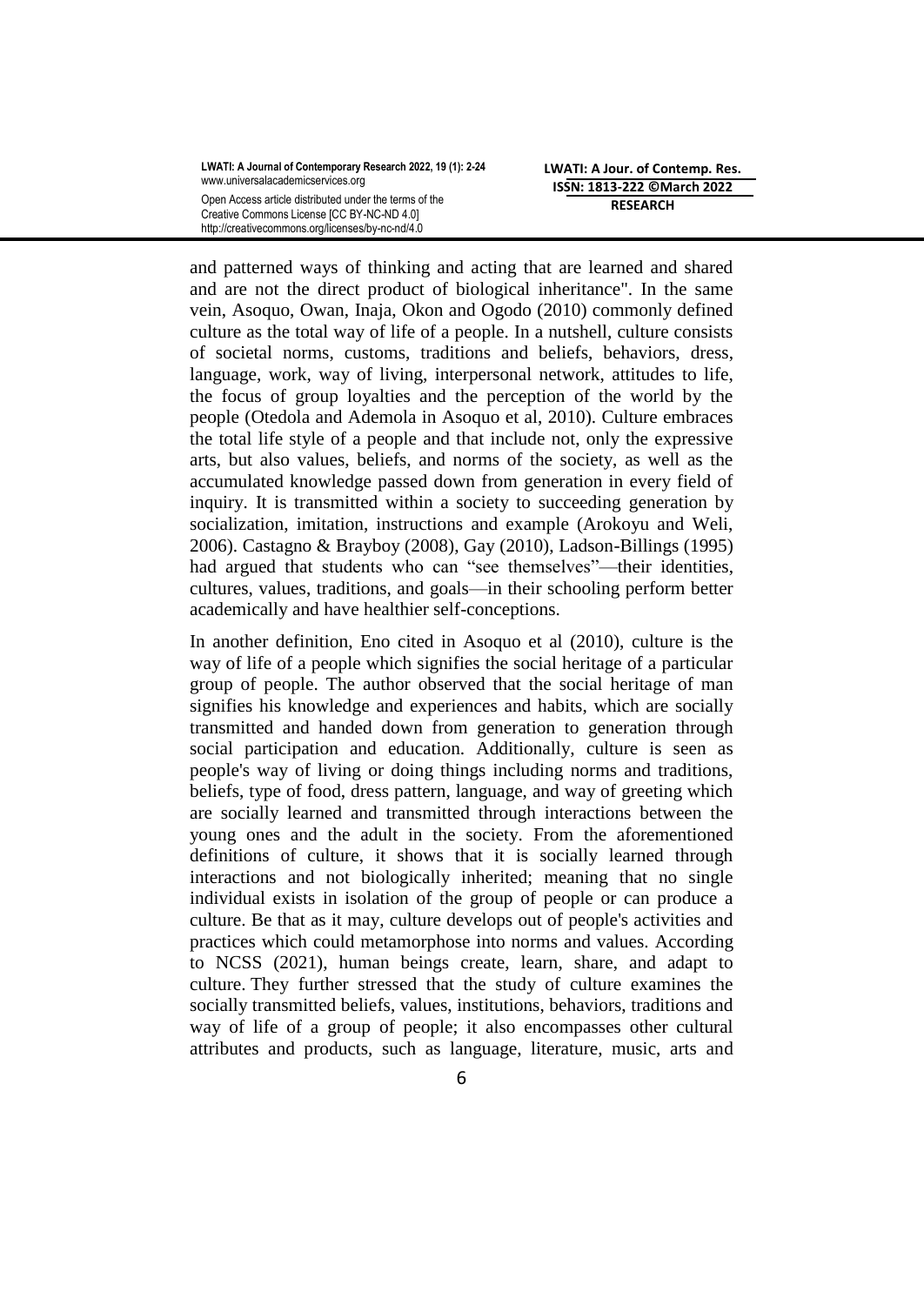artifacts, and foods. Learners come to understand that human cultures exhibit both similarities and differences, and they learn to see themselves both as individuals and as members of a particular culture that shares similarities with other cultural groups, but is also distinctive (NCSS, 2021).

According to Njama (2006), culture is of two type's namely material culture and non-material culture. Material culture consists of all artifacts (the material products) of the society which include; the tools fashioned by man and the products made with these tools for the comfort of man, such as shelter, clothing and weapons. On the other hand, non-material culture consists of the ideas behind the making or transformation of material objects for man's use. It also includes the norms, values, the belief system, social institution and so on, characteristic of any society (Atemie and Girigiri, 2006). Njama (2006) further opined that without the non-material culture, the society will remain static. This implies that the society in essence requires the norms, values, and the belief system transmitted through culture to produce the desired change that would usher in a positive living within the society.

Nevertheless, if culture is a way of life of a people, then the people most have a trusted means of ensuring that its new members are properly initiated into this way of life. In non-literate societies, the young ones are introduced into the culture of the people through the process of acculturation which occurs as a result of daily interactions between the young ones and the adults in the society. In literate societies, this function is delegated to a special institution known as the school (Esu, Enukoha and Umoren, 2016). The school in a nutshell uses its developed curriculum that is culture-centered to initiate the learners into the society's way of life. The school in this regard is not just a conventional place where students and teachers come together mainly for the purpose of teaching and learning, but it is also an educational institution with certain goals. It is also a social unit or group established by the society, saddled with responsibility of maintaining its cultural heritage. It becomes imperative therefore to affirm that whatever the school is doing is a conscious attempt at using the curriculum to introduce children to the culture of a particular society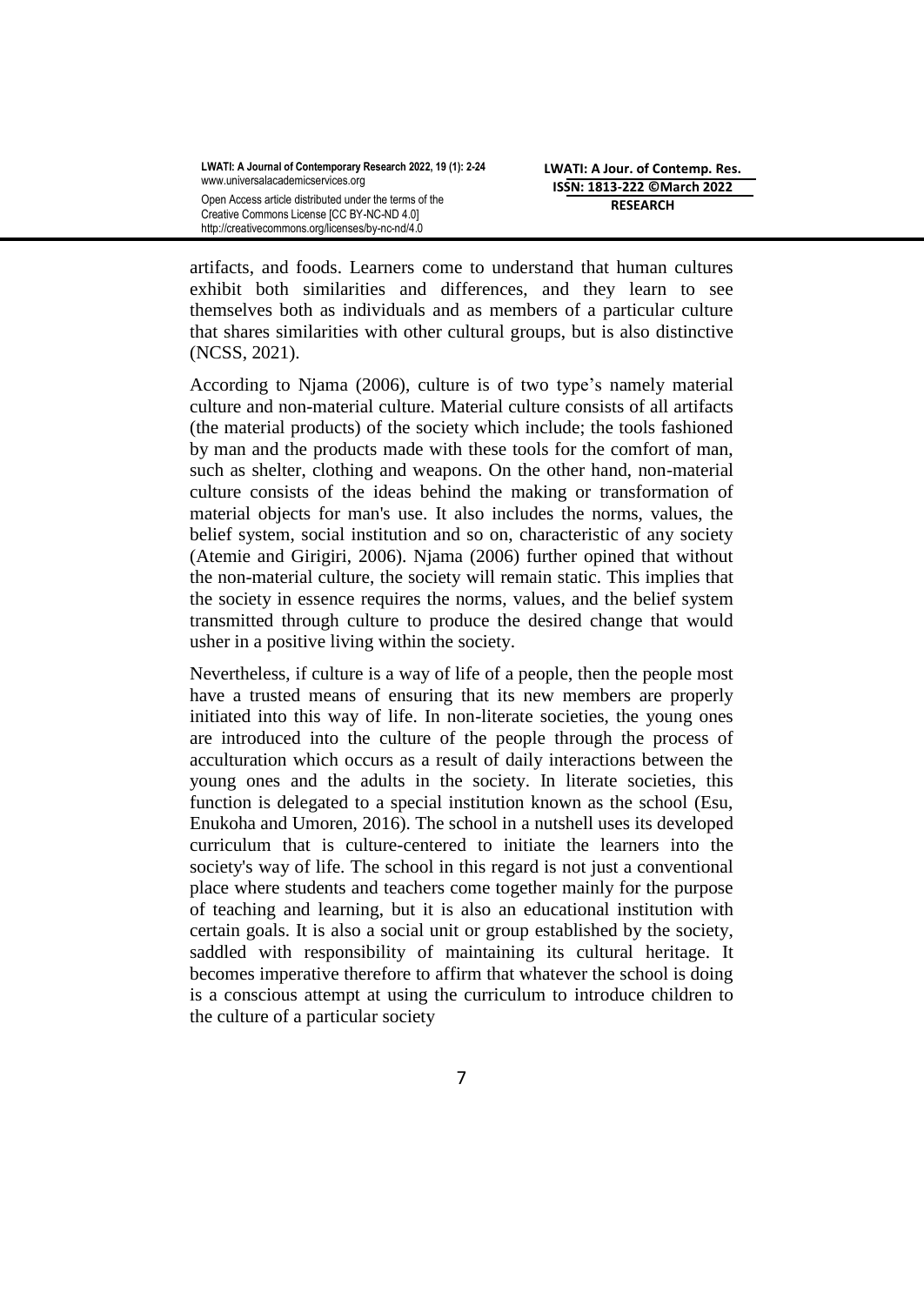| LWATI: A Journal of Contemporary Research 2022, 19 (1): 2-24 |
|--------------------------------------------------------------|
| www.universalacademicservices.org                            |
| Open Access article distributed under the terms of the       |
| Creative Commons License [CC BY-NC-ND 4.0]                   |
| http://creativecommons.org/licenses/by-nc-nd/4.0             |

Nigeria as a heterogenous society has about 250-300 ethnic groups as measured by the presence of different languages or self-identification. Each of the ethnic groups in Nigeria has its own different way of life and means of sustaining the rich cultural heritage as handed down to them from generation to generation. The below map shows the general location of some of the major centers of the numerous groups in Nigeria.



**Source: American Historical Association (AHA)**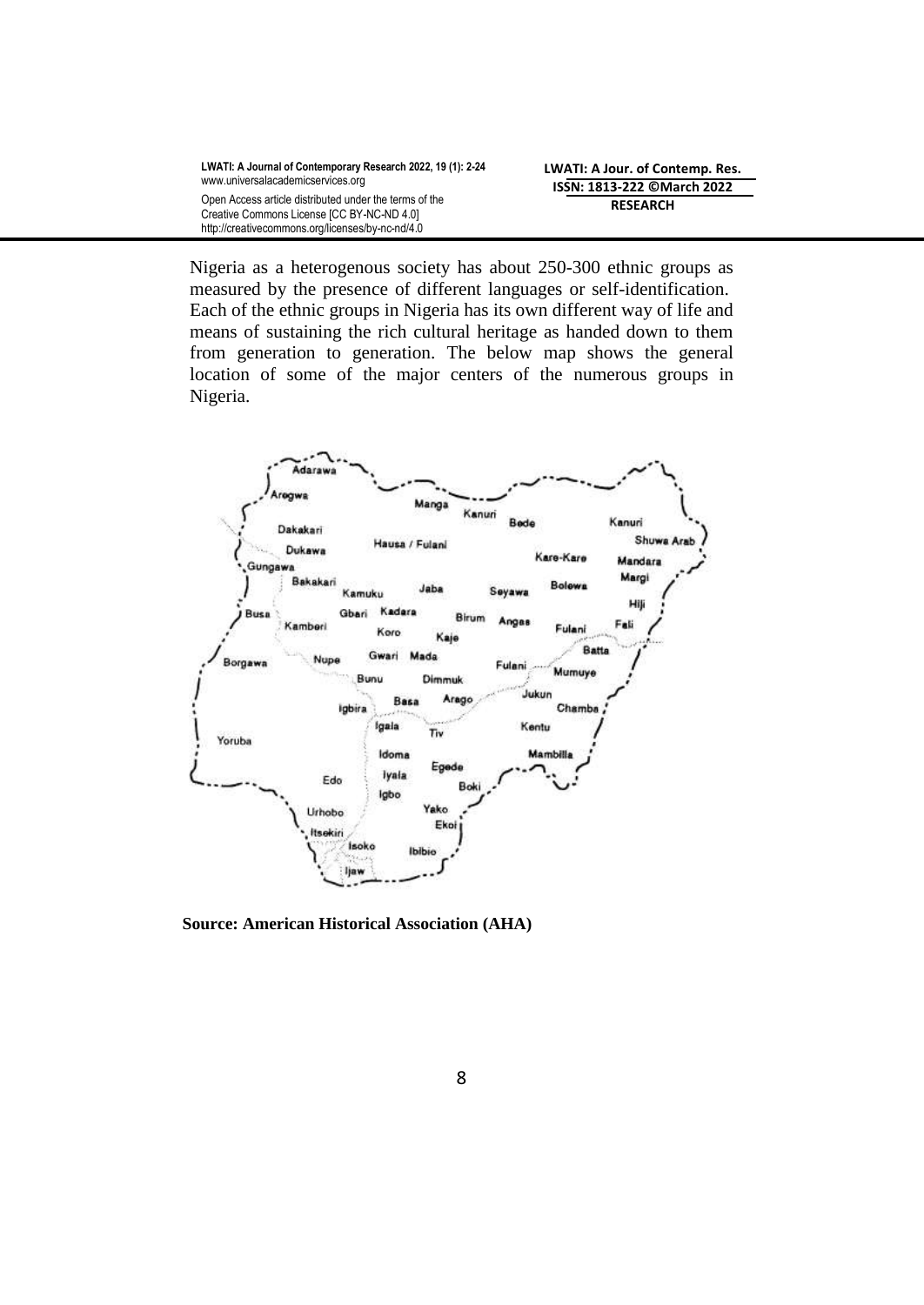**LWATI: A Jour. of Contemp. Res. ISSN: 1813-222 ©March 2022 RESEARCH**

#### **Social studies**

At the very point of introducing Social Studies into the Nigerian educational learning institutions, it was viewed as that part of subject area of the curriculum that has the wherewithal to train and produce patriotic and good citizens equipped with key societal core values such as honesty, integrity, transparency, accountability, respect for human dignity, political participation etc. As an integrated field of study, Social Studies is a value based discipline loaded with unique ingredients required to produce citizens with great deal of skills, values, knowledge and attitudes needed to fit into our ever dynamic and democratic society. Unimna and Ohanyere (2018) viewed Social Studies as a subject that primarily concerns itself with the study of man, his immediate environment as well as the society where he lives and the outcome of the interactions between these three elements. Also Unimna and Ameh (2018) defined Social Studies as the study of history, people and society. Furthermore, Fan (2003) defined Social Studies as a problem-solving discipline through which man studies and learns about problems of survival in his environments. NCSS (2021) opined that the study of people, places, and environments enables us to understand the relationship between human populations and the physical world. Students learn where people and places are located and why they are there. They examine the influence of physical systems, such as climate, weather and seasons, and natural resources, such as land and water, on human populations. They study the causes, patterns and effects of human settlement and migration, learn of the roles of different kinds of population centers in a society, and investigate the impact of human activities on the environment. This enables them to acquire a useful basis of knowledge for informed decision-making on issues arising from human-environmental relationships (NCSS, 2021). Succinctly, social studies curriculum should pertinently include experiences that provide for the learning of a society's culture and cultural diversity.

Social Studies being the study of history, people and society require a functional and effective curriculum in order to achieve its set goals without which the developers` efforts would be in futility. The essence of Social Studies is to inculcate into the learner a reflective inquiry and problem-solving skills germane for social, economic, cultural, political,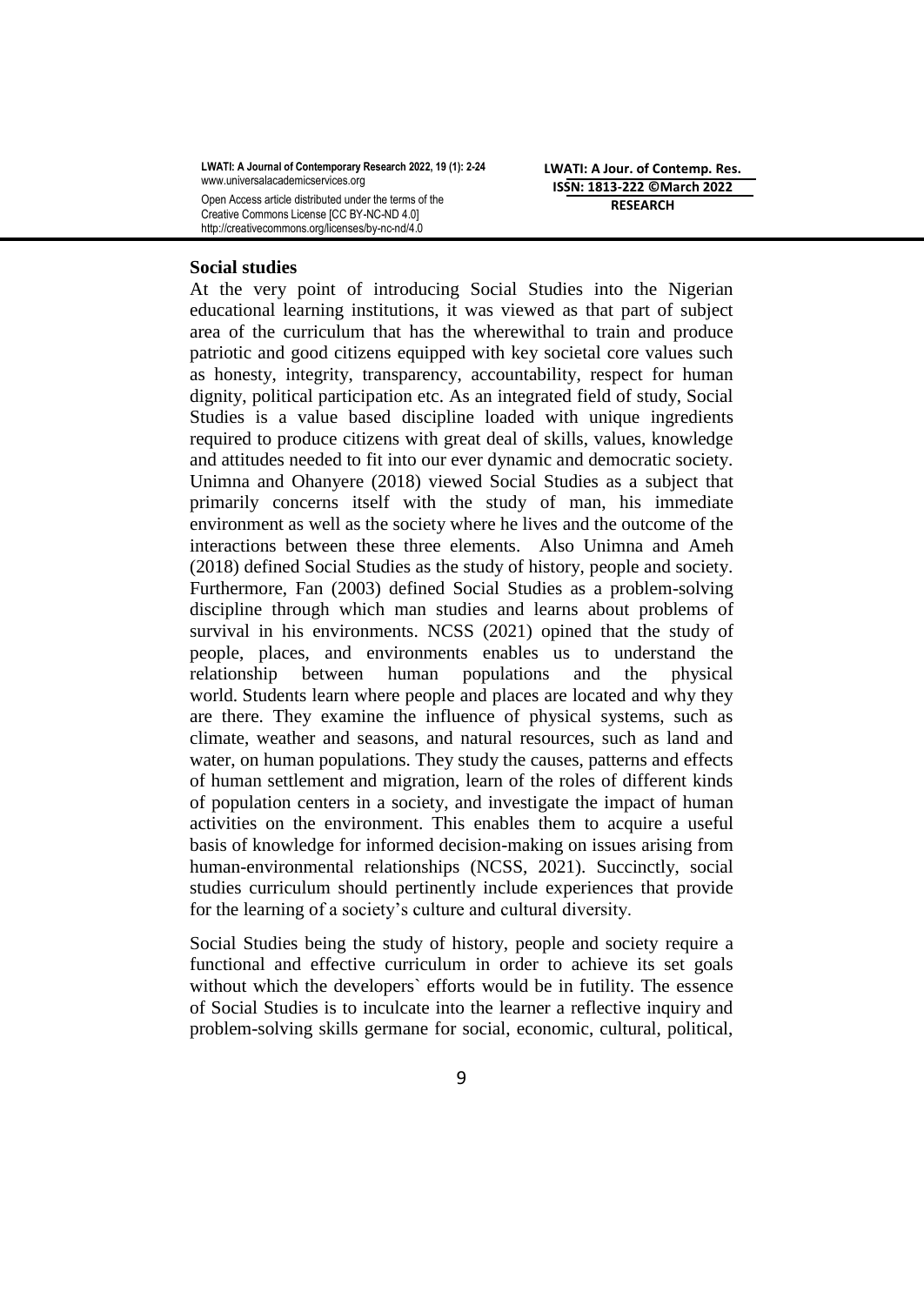**LWATI: A Jour. of Contemp. Res. ISSN: 1813-222 ©March 2022 RESEARCH**

physical and technological transformation thereby enhancing national development (Unimna and Ohanyere, 2018). Accordingly, Edinyang, Njok, Ohanyere and Inyang (2017) asserted that learners are expected to learn patterns of behavior from the study of social studies as they interact with the teacher and their peers. That being said, it is certain that a well-developed, planned and coordinated Upper Basic Education Social Studies curriculum would immensely boost the chances of learners in acquiring the behavioural patterns of the society where they were born into. For the expanded curriculum structures of social studies to be transmitted successfully to the learners by the professional social studies teachers, social studies as a discipline must integrate the divergent and contemporary issues in Nigerian social community. However, it is largely an accepted fact that social studies emphasize societal goals with man and his socio-economic and political environment as the focal point. Social studies as an integrated discipline aim at solving the complex and expanded problems of man in totality.

To further buttress the importance of social studies, it is believed that the values, knowledge, attitude and skills obtained in the process of studying social studies would have a great impact in the lives of children so that the decision they make as mature citizens would be useful to them and to the whole society. It was the need to get rid of certain social vices plugging societies that prompted countries to adopt the subject matter of social studies as a discrete subject loaded with societal core values which could help in eliminating the observed social ills. In a multicultural society like ours, students through the learning of social studies need to understand the multiple perspectives that they can derive from different cultural heritage. Okuo (2016) makes it clear that with greater cultural influences from the global community, it has become even more critical that we preserve Nigeria's culture and values by linking our national priorities with our national developmental aspirations through the planning and development of culturally relevant curricula that not only addresses present societal needs, but also anticipates those of the future.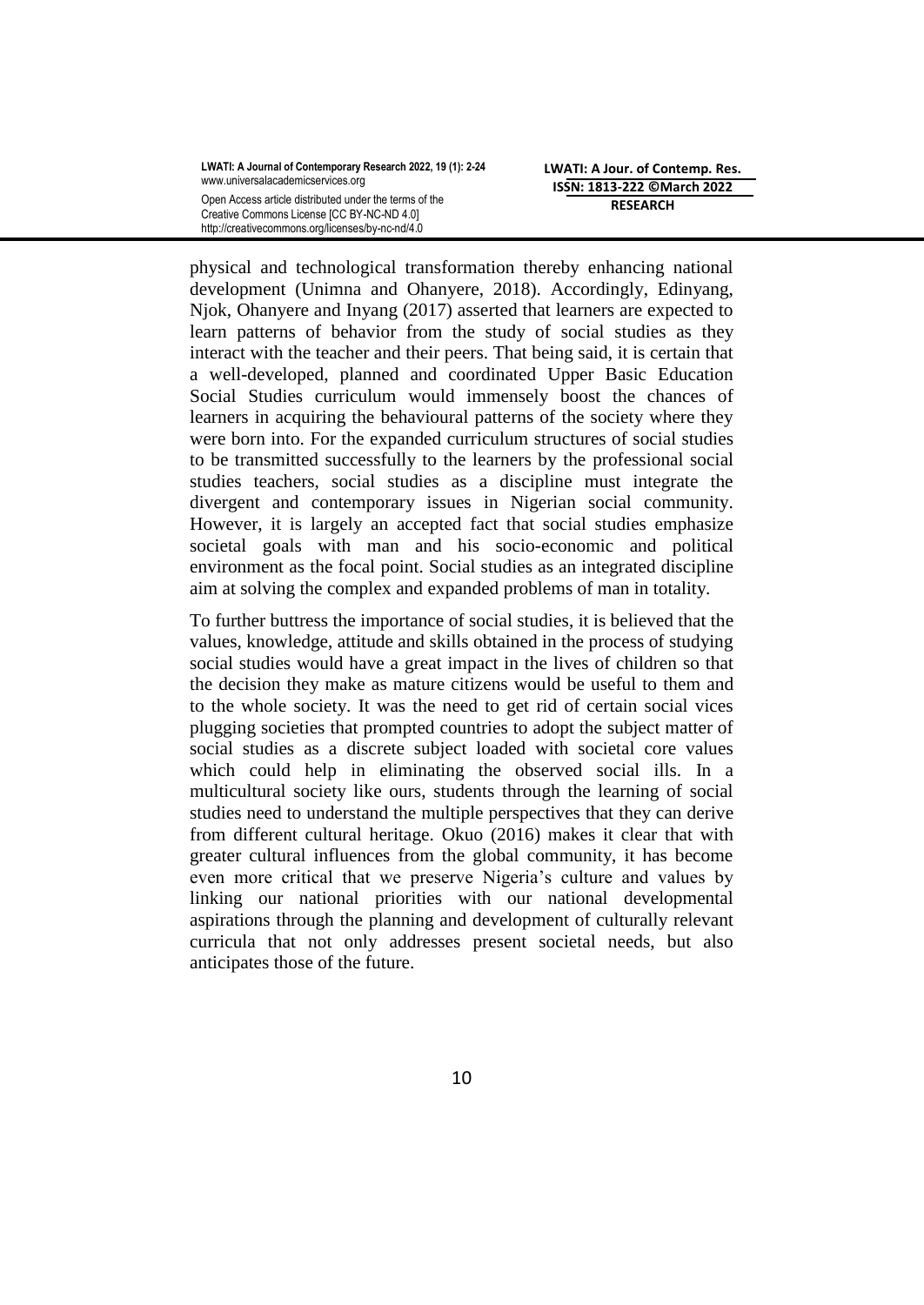**LWATI: A Jour. of Contemp. Res. ISSN: 1813-222 ©March 2022 RESEARCH**

#### **Curriculum**

There is no general agreed definition of the curriculum. Some of the influential definitions combined various elements to describe the concept as outlined below:

Kelly (2009) conceptualized curriculum as "all the learning which is planned and guided by the school, whether it is carried on in a group or individually, inside or outside of school". The author also viewed curriculum as the totality of students' experiences that occur in the educational process. In the words of Anderson cited in Fan (2003), curriculum is seen as the experiences of pupils which are "planned, organized and guided by the school as a social system to serve the purposes of the society in which it exists. In like manner, Whitefield as quoted by Esu et al (2016), viewed the concept of curriculum as the selection from culture which embraces way of life, certain kinds of knowledge, certain attitudes and values regarded as so important that their transmission to the next generation is not left to chance.

More so, Onwuka cited in Fan (2014) sees curriculum as the deliberately systematic and planned attempts made by the school to change the behaviour of members of the society in which it situates. In her own submission, Offorma (2014) defined curriculum as a plan, blue print or road map applied in teaching and learning so as to bring about positive change of behaviour in the learner. It is through curriculum that a society translates its hopes into concrete realities (Offorma, 2014). Ideally, Offorma (2014) asserts that the essence of education is the ability to transfer the knowledge, facts, values and attitudes learnt from one situation to solve problems in another situation, and this is done through a well-planned curriculum. Esu et al, (2016) further posited that it is important to note that any meaningful curriculum must include the academic subjects, the guidance under the teacher and the programme of the school activities. This in essence shows that the society tries as much as possible to achieve its sets goals and objectives through a wellcoordinated and planned curriculum that is culture-specific.

A curriculum is considered as the "heart" of any learning institution which means that schools or universities cannot exist without a curriculum. With its importance in formal education, the curriculum has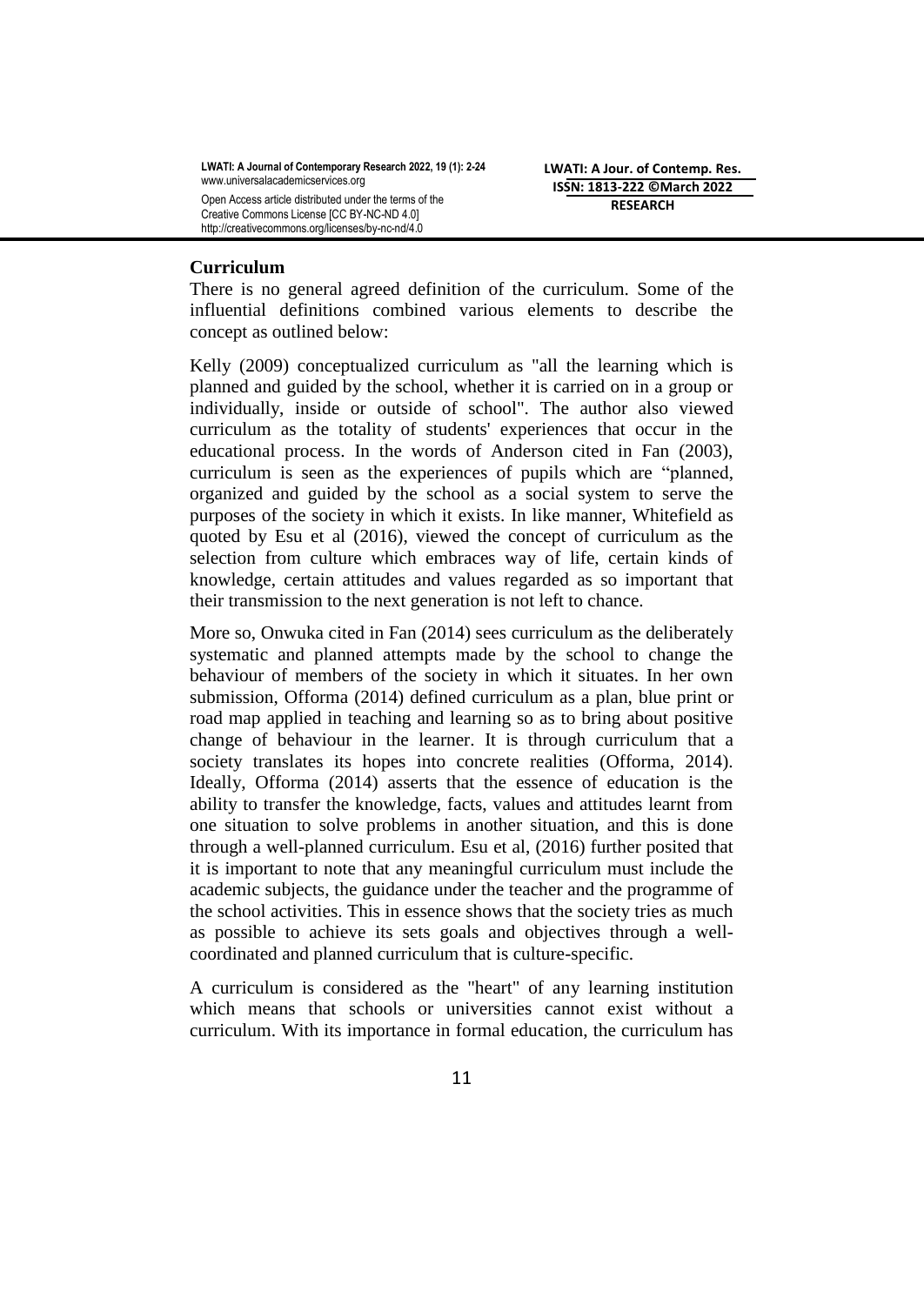become a dynamic process due to the changes that occur in our society (Alvior, 2014). Accordingly, Bilbao, Lucido, Iringan and Javier (2008) viewed curriculum in its broadest sense as the "total learning experiences of individuals not only in the school setting but society as well". The child as a product of his environment needs to be properly initiated into acquiring prerequisite knowledge and skills needed to function in the adult society and this is achievable through a good Social Studies school curriculum.

## **Curriculum development**

According to Alvior (2014) curriculum development is defined as a planned, a purposeful, progressive and systematic process to create positive improvements in the educational system. Every time there are changes or development happening around the world, the school curricula are affected. There is a need to update them to address the society's need (Alvior, 2014). The development of social studies curriculum should be culture-based so that the designed social studies curriculum would be anchored on the nations' framework of morals, values, beliefs and priorities. This is simply so to make the path of educational development chosen to meet a nation's needs is theirs, not what outsiders might choose for them.

Onwuka cited in Esu et al (2016) had defined curriculum development as the evolution of new materials and methods of presentation to ensure effective learning as well as ways of evaluating the process to ensure that the specific learning has taken place. Esu et al (2016) then further defined curriculum development as planning learning opportunities (groom activities) which are intended to bring about changes in the learner in terms of awareness of their environment and their attitude towards it and the assessment of the extent to which these changes occur.

In another definition, Mohamed (2015) viewed curriculum development as a process in which the learning opportunities, materials, equipment and other resources are constantly planned, assessed and reviewed with the aim of bringing about some positive changes in the students being taught. Hodder as quoted by Mohamed (2015), posits that curriculum is socially and cultural constructed, making the study of material culture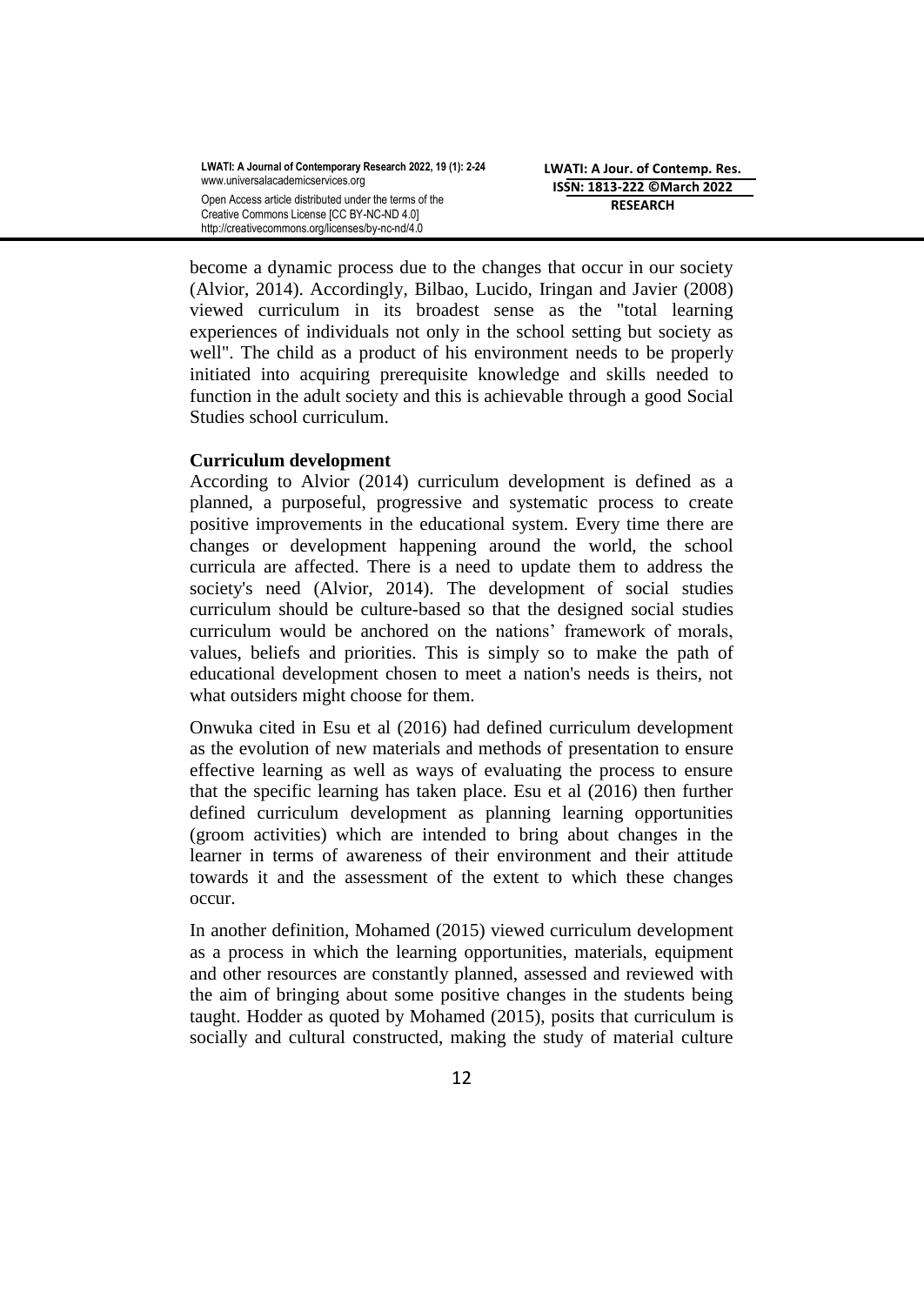(documents) related to curriculum necessary to more fully understand the system of meaning as it relate to curriculum development. Consequently, Smith (2000) suggested that curriculum development can be ordered into the following procedures (steps):

- Step 1: Diagnosis of needs
- Step 2: Formulation of objectives
- Step 3: Selection of content
- Step 4: Organization of content
- Step 5: Selection of learning experiences
- Step 6: Organization of learning experiences
- Step 7: Determination of what to evaluate and of the ways and means of doing it.

This notwithstanding holds that the society must take into cognizance the diagnosis of needs to see if actually there is need for curriculum modification or improvement as well as following other procedures.

Alvior (2014) posits that curriculum development has a broad scope because it is not only about the school, the learners, and the teacher but it is also about the development of the society in general. Offorma (2014) submitted that the aim of educational development is to ensure that the official curriculum is delivered as the functional curriculum and that the curriculum document is effectively implemented. The author further asserts that curriculum development involves the creation of new materials and methods of presentation for effective learning. As long as the goals and objectives of the curriculum development are clearly outlined, cutting-edge achievements in various concerns can be eminent.

Specifically, any proposed Social Studies curriculum should function to allow learners to:

- 1. Learn from within their own culture, and;
- 2. Function from within their world view and cultural values.

Be that as it may, the designed Social Studies Curriculum in order to become worthwhile must pertinently include:

- Our heritage local languages; and
- English language skills.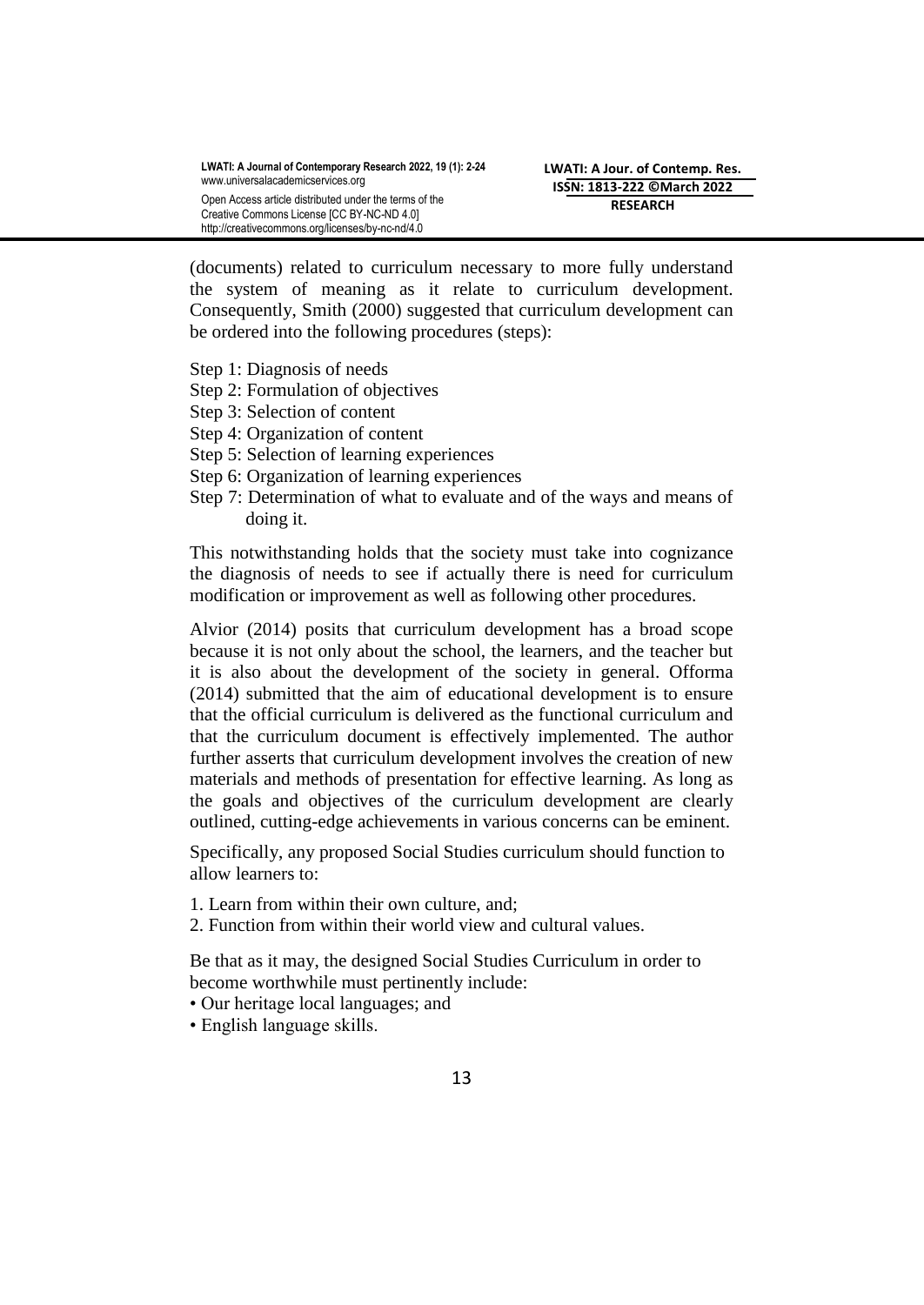## **Components of culture in curriculum development**

Culture in essence is both learned and transmitted. The fundamental components of culture concomitant to curriculum development according to Enukoha et al (2004) include; symbols, language, values and norms enumerated as follows:

**Symbols**: The use of symbols is the very basis of human culture. It is through symbols that we create our culture and communicate it to group members and future generations. A symbol is anything that stands for something else. By stands for, we mean that the symbol has a shared meaning attached to it. Any word, gesture, image, sound, physical objects, event or element of the natural world can serve as a symbol as long as people recognize that it carries a particular meaning.

**Language**: The most obvious aspect of any culture probably is its language. Language is the organization of written or spoken symbols into a standardized system. Words, when organized according to accepted rules of grammar can be used to express any idea. Umukoro & Odey (2020) further explain the importance of applying French grammatical rules in the use of French verbs. In Nigeria, we use the English language as our primary means of communicating with one another. English is the principal language used in schools, in books and magazines, on radio and television and business dealings.

**Values**: Language and other symbols are important partly because they allow us to communicate our values to one another and to future generation. Values are shared beliefs about what is good or bad, right or wrong, desirable or undesirable. These types of values held by a group help to determine the character of its people and the kinds of material and non-material culture they create.

**Norms**: All groups create norms to enforce their cultural values. Norms are the shared rules of conduct that tell people how to act in specific situations. The value of democracy for example, is reinforced through norms governing respect for the flag, political participation and the treatment of elected officials. It is to keep in mind that norms are expectations for behaviour, not actual behavior.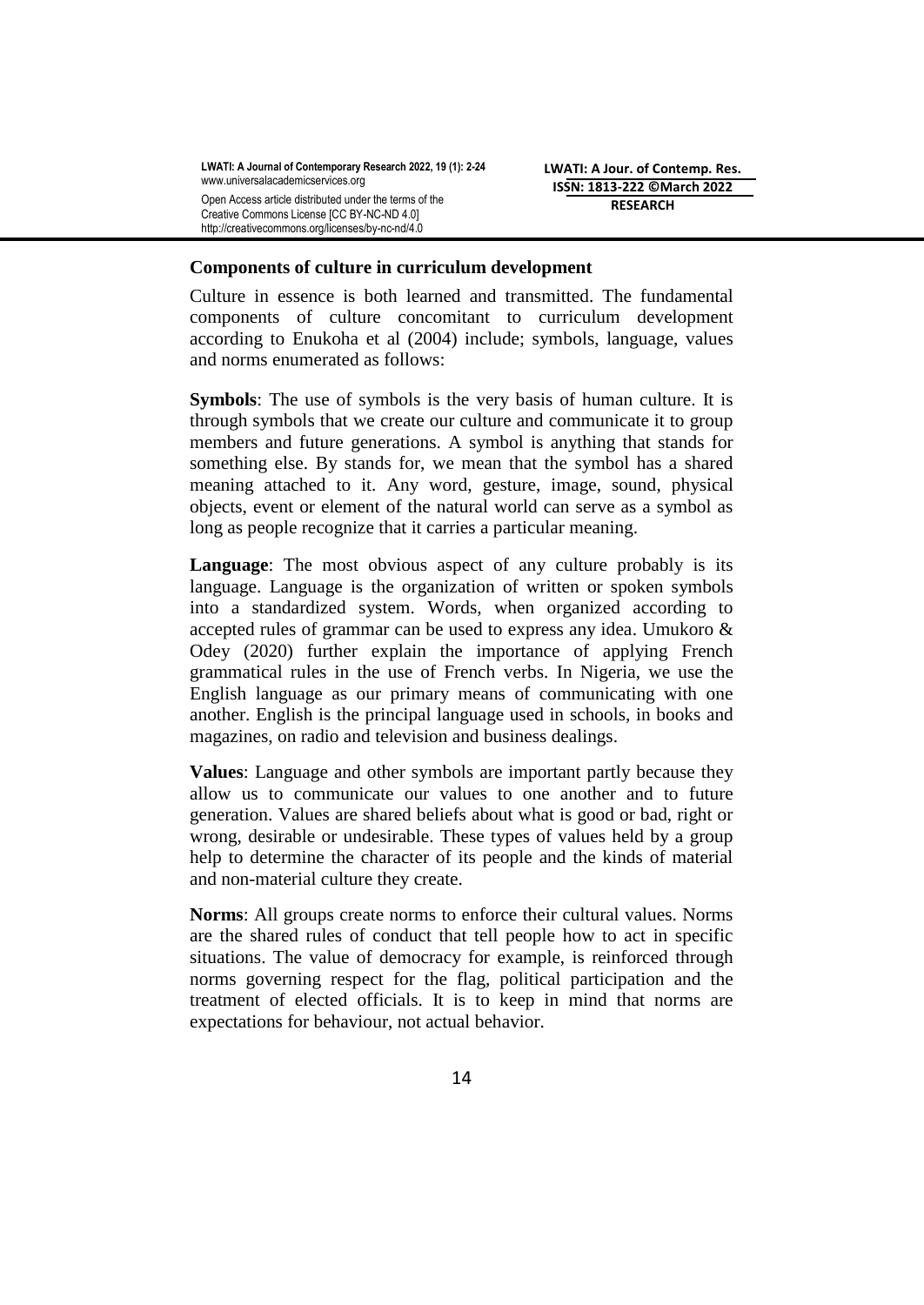Sequel to the above discussed cultural components, one can easily infer that these cultural aspects of the society are to be considered while planning a new Social Studies curriculum development for the Nigerian schools, because they function together to produce a worthwhile curriculum for the concerned society.

# **Cultural determinants of social studies curriculum content for Nigerian schools**

Education is seen as a social institution of the society. Although, several definitions abound about the concept. Dewey (1944) sees education as the process of facilitating learning, or the acquisition of knowledge, skills, values, beliefs and habits. Accordingly, Okeke (1991) viewed education as the process by which society deliberately transmit its cultural heritage through schools, colleges, universities and other institutions. The above definition by Okeke did indicate in essence that the curriculum content must be loaded with cultural elements of the society. A major function of education is that of socialization, which has to do with the ways through education, one become initiated into and be part of existing social, cultural, political, professional, or religious communities, practices, and traditions.

Consequently, knowledge acquired through learning in the school system, ought to be firmly rooted in the culture of the society. It also shows that two different societies cannot have identical educational system because of differences in cultural heritage. This being the case, the educational system of a given society is assumed to be a true reflection of the society's culture and needs; meaning that the nature of knowledge available in any society should be embedded in the society's culture. This is simply so because the knowledge acquired helps the group members of the society to better their lives and as well, make a meaningful contribution towards the development of the larger society. It therefore shows that the culture of a given society exerts great influence on the kind of knowledge produced in the society.

Itedjere (1993) is of the view that if European types of education are based on European philosophies of education which reflect different national philosophies about German, France, British, Russia or Spanish character, it becomes obvious that Africans, Nigeria in particular should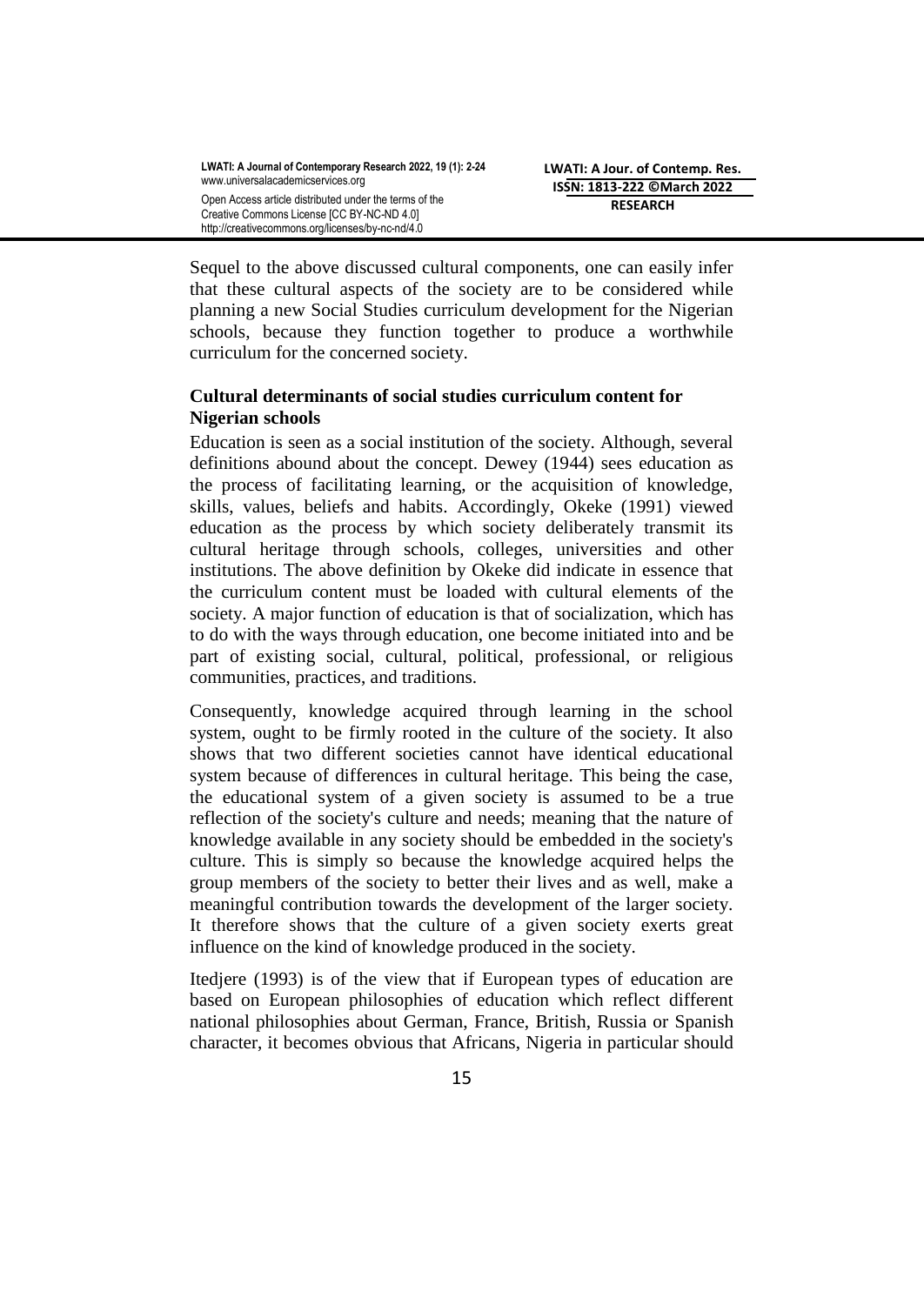secure their cultural identity by fashioning their own philosophies of education. The author asserts further that the structure, content and methods of education differ from nation to nation in the advanced world because national educational policies are formulated in line with the philosophies, values and history of the people.

In like manner, Katoke cited by Nakpodia (2010) posited that it is essential that any kind of educational policy and planning which is key to development or an eye opener to the learners self-awareness and that of his surroundings must make culture its base. This implies that the Social Studies curriculum contents must reflect the learner's cultural heritage so as to enable it achieve its sets goals and objectives for the benefit of the society. Ken (2001) posited that if cultural knowledge and skills are to become the end (outcome) and the content is to serve as a means to that end, then the content itself should be organized around processes for acquiring cultural knowledge and skills. He further opined that in a culture-based curriculum, therefore, cultural elements should be reflected in the content, so that what is taught is consistent with the goal toward which the teaching is directed. The curriculum content should therefore be based on the following decisions as adumbrated by Ken (2001):

- $\triangleright$  What cultural beliefs, values, customs, knowledge and skills should be taught?
- What current course offerings can be maintained or modified to address your guidelines? If any.
- $\triangleright$  How is Western-based content to be integrated?
- $\triangleright$  How will local native languages be taught?

Culture is already indicated as the totality of people's way of life, as such; no culture is static in nature but reacts to changes as the society interacts with other external forces. From the foregoing, education which has been defined as a means of cultural transmission, play a crucial role in helping the concerned society to achieve cultural change. This is so because a good educational system lays a solid foundation for the society's development and also creates room for improvement as the society evolves through cultural changes. This in essence made Okeke (1991) who posited that "any aspects of society's culture which are not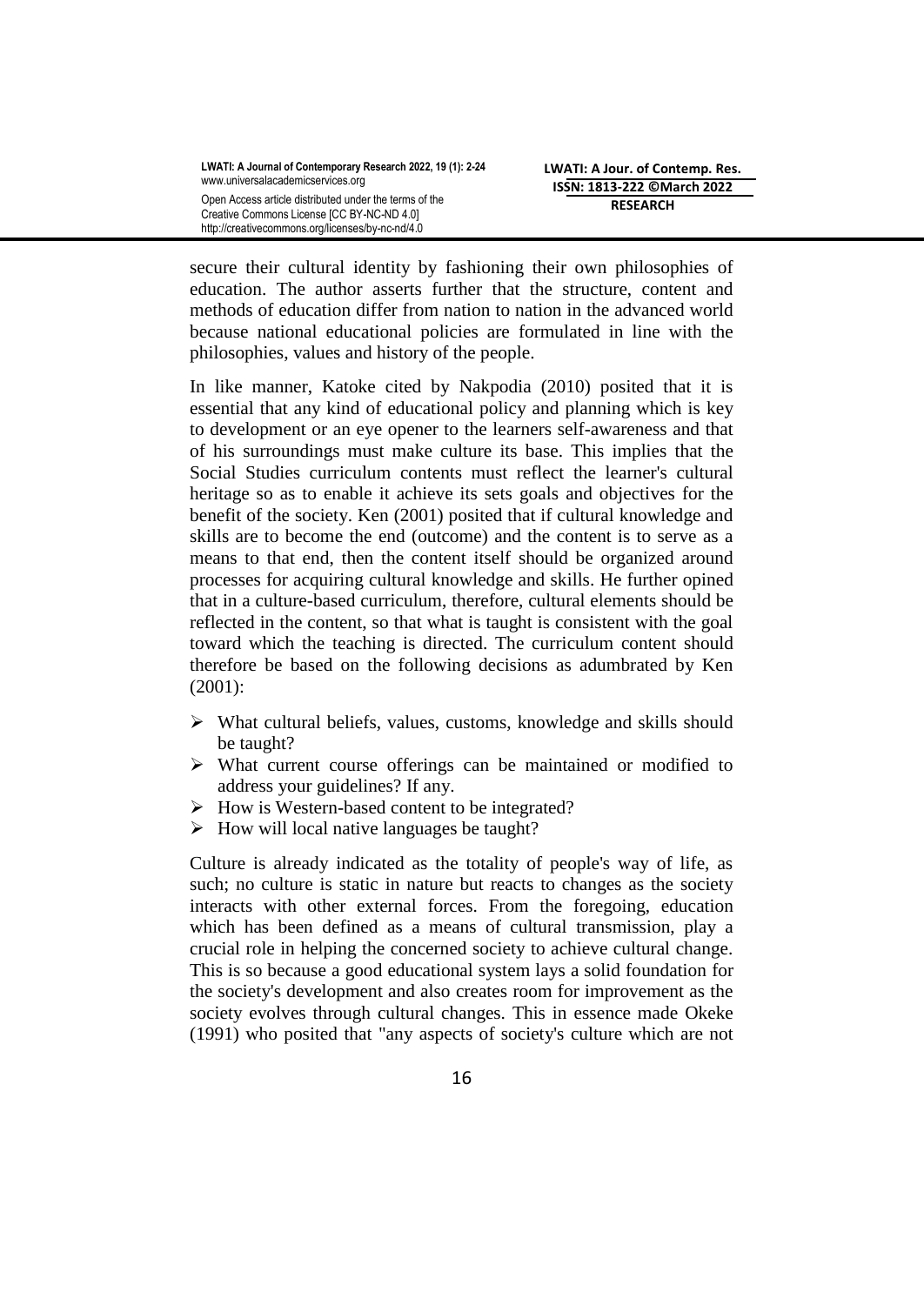found adequate for the survival and progress of the society at any point in time, could either be modified or changed through the process of education.

However, within the context of education, culture provides the raw material which serves as content to education. The skills, values, attitudes, knowledge, artifacts and so on embedded in the culture constitute the source from which the curriculum of specific content for education is drawn (Asoquo et al, 2010).

In view of the above, it is very clear those cultural elements such as symbols, language, values, beliefs and norms function together to determine the content of curriculum development in Nigeria. It is pertinent to note that a child who is born into any society with a culture is not yet regarded as a member of that society until the said child is initiated into the culture of his people through the process of education.

# **Factors influencing social studies curriculum development in Nigeria**

In developing a new curriculum, a significant number of factors are to be put into consideration by the planners/developers. These factors (elements) according to Offorma (2014) include the following;

- 1. The Learner
- 2. The Teacher
- 3. The Society (Culture)
- 4. Philosophy of Education
- 5. Psychology of Learning

**The learner:** The learner is the focus of all activities in curriculum development because in the end the learner becomes the deliverable of the whole exercise. For the goals of education to be said to have been attained, the learner must be seen as a good product; a functional member of the society. In order to achieve this, the curriculum developers must take cognizance of the characteristics of the learner such as age, interest, socio-economic status, attitude, aptitude, emotions and dispositions, attention span, memory span and needs.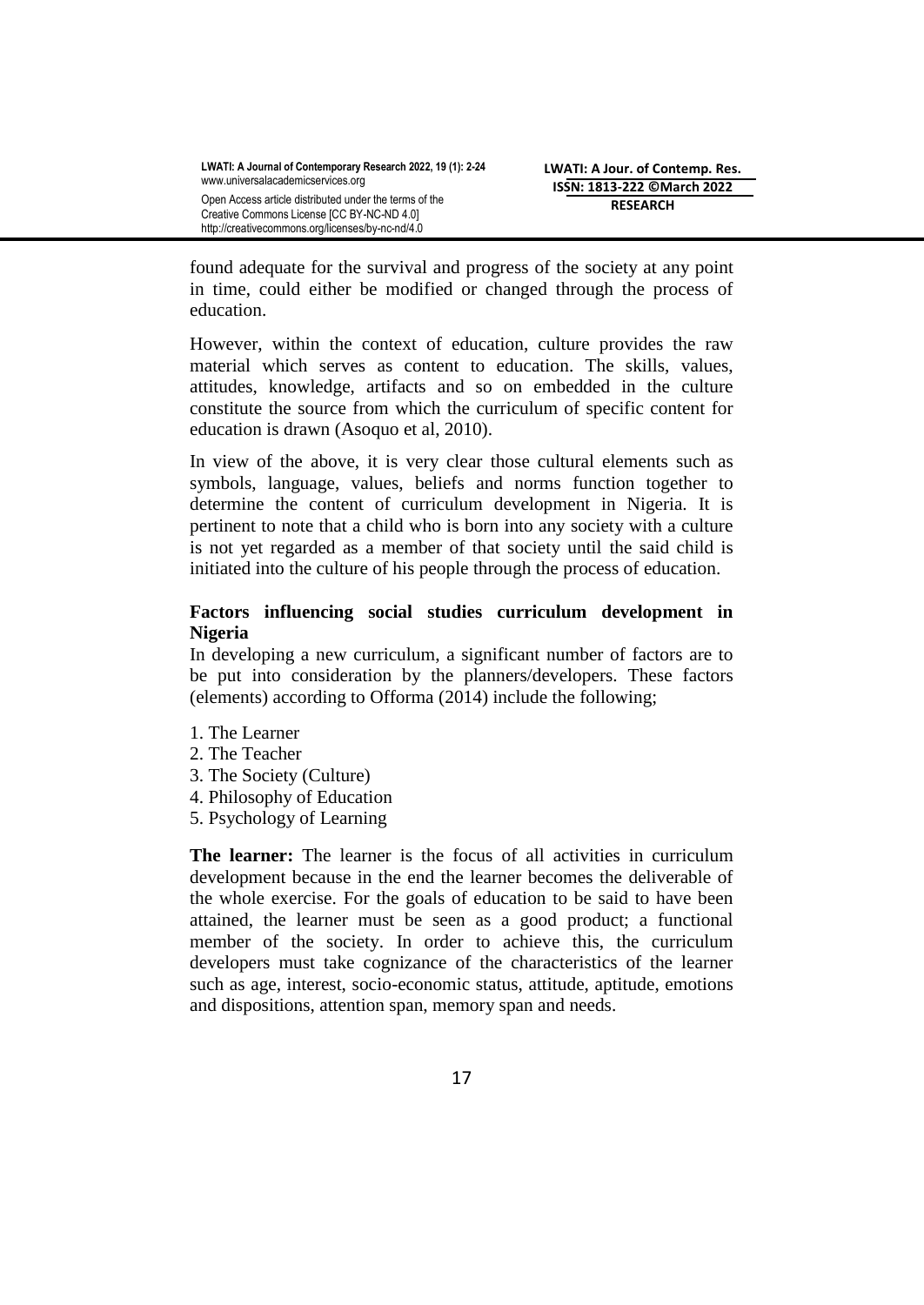**The teacher:** The teacher is the actual curriculum developer because the planned curriculum or the curriculum content is sent to the school to be implemented. The teacher interprets the curriculum for implementation. It is only a well-trained, competent, effective and efficient teacher that successfully embarks on these activities. The teacher is the actual implementer of the curriculum and must have detailed information about the curriculum he/she will implement. The implication of the above is that the teachers' characteristics must be taken cognizance of in curriculum development; such teacher factors include qualification, experience, exposure, attitude, remuneration, quality (competence) and status.

**The society (culture):** Studying and understanding the society is basic to curriculum development. The aim of education is to transmit the cultural heritage to the younger generation. Curriculum development endeavors include the study of the society and its culture in order to identify the significant and relevant knowledge, skills, values and attitudes required by the learners to survive in the contemporary society. The consideration of the society is fundamental to curriculum development because the available resources in the society, both human and material, the antecedents, historical background, the nature of the society (homogeneous or heterogeneous), its aspirations and needs, and contemporary and emerging issues are accommodated in curriculum development so as to produce functional members of the society.

**Philosophy of education:** Knowledge and familiarity with the philosophy of education of a nation is very fundamental in curriculum development. Philosophy of education exposes the worth of education, its purposes, types, levels and educational practices. Education sustains the society and shapes the behaviors of its people. Philosophy of education helps curriculum developers to confirm or modify their views about the type of society they want, and the character of individuals that will be produced by the curriculum.

**Psychology of learning:** Psychology of learning deals with the principles of effective teaching and learning. These principles revolve around the methods, techniques and strategies teachers apply in manipulating the learning environment, Umukoro & Ohanyere (2020),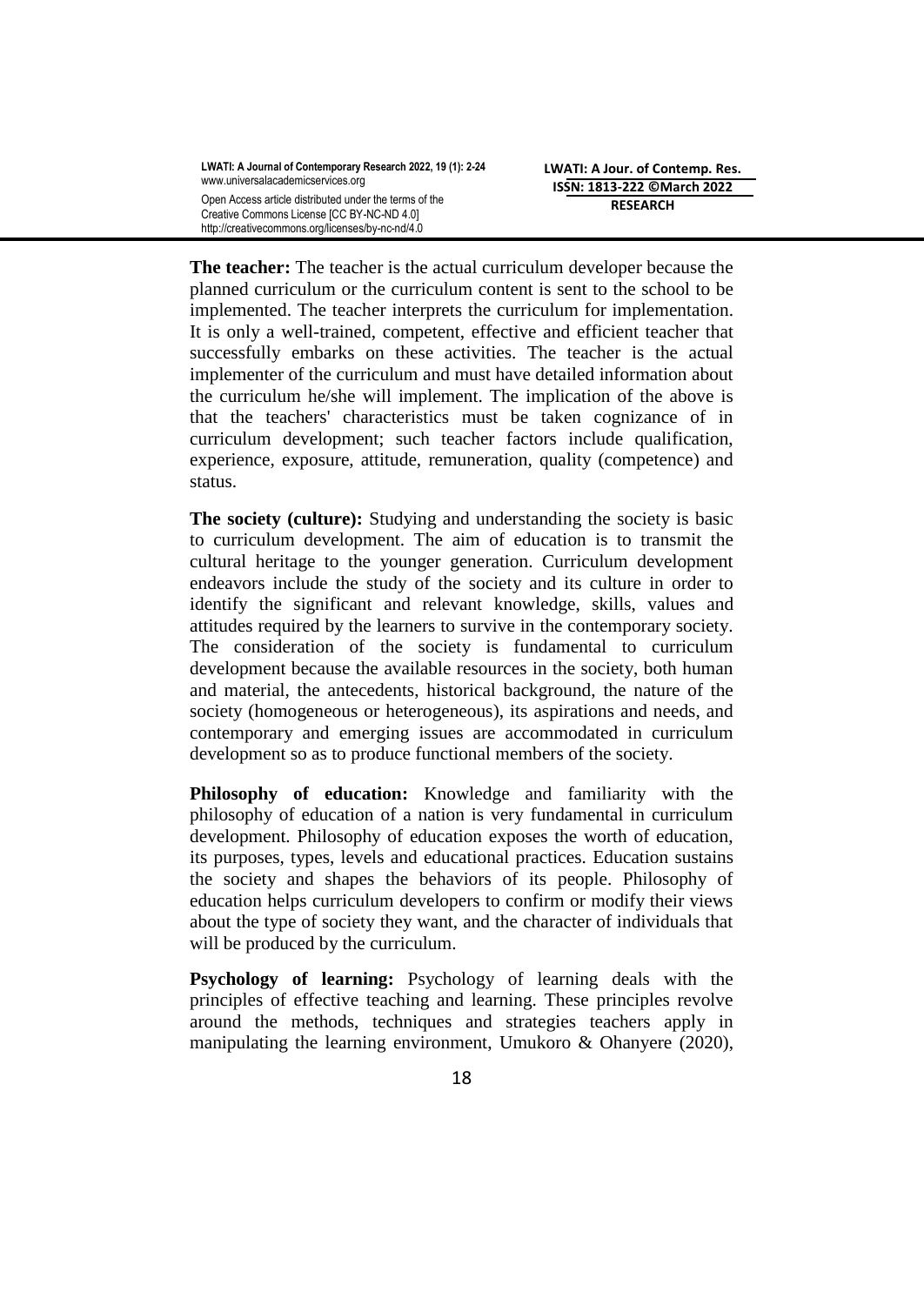highlight the role of environment as a motivating factor amongst learners. Psychology of learning exposes the curriculum developer to the effective strategies in the classroom such as application of reinforcement, reward and punishment, motivation, sequencing of curriculum materials, pacing, scope, repetition, practice, readiness, continuity, integration, collaboration, cooperation, learner autonomy and other interactive strategies.

The above discussed elements or factors are capable of promoting or making the curriculum implementation ineffective if not taken into consideration from the beginning. These factors as indicated play a crucial role in making the newly developed curriculum worthwhile for the transmission of the society's cultural heritage to the younger generation.

## **Cultural role in social studies curriculum development**

The process of curriculum development is an tough journey in any society and requires a whole-system approach to be completed. That being said, the following role outlined the very importance of culture in Social Studies curriculum development as highlighted by Ken (2001);

1. A culturally-responsive curriculum reinforces the integrity of the cultural knowledge that learners bring with them. Any curriculum that reflects the society's culture recognizes that all knowledge is implanted in a larger system of cultural beliefs, values and practices, each with its own integrity and interconnectedness. It implies that Social Studies curriculum tends to produce learner who are well rooted in the cultural heritage and traditions of their community which helps them to live their life in accordance with the cultural values and traditions of the local community and also integrate them into their everyday behavior.

2. A culturally-responsive curriculum recognizes cultural knowledge as part of a living and constantly adapting system that is grounded in the past, but continues to grow through the present and into the future. A culture-based social studies curriculum recognizes the contemporary validity of much of the traditional cultural knowledge, values and beliefs, and grounds students learning in the principles and practices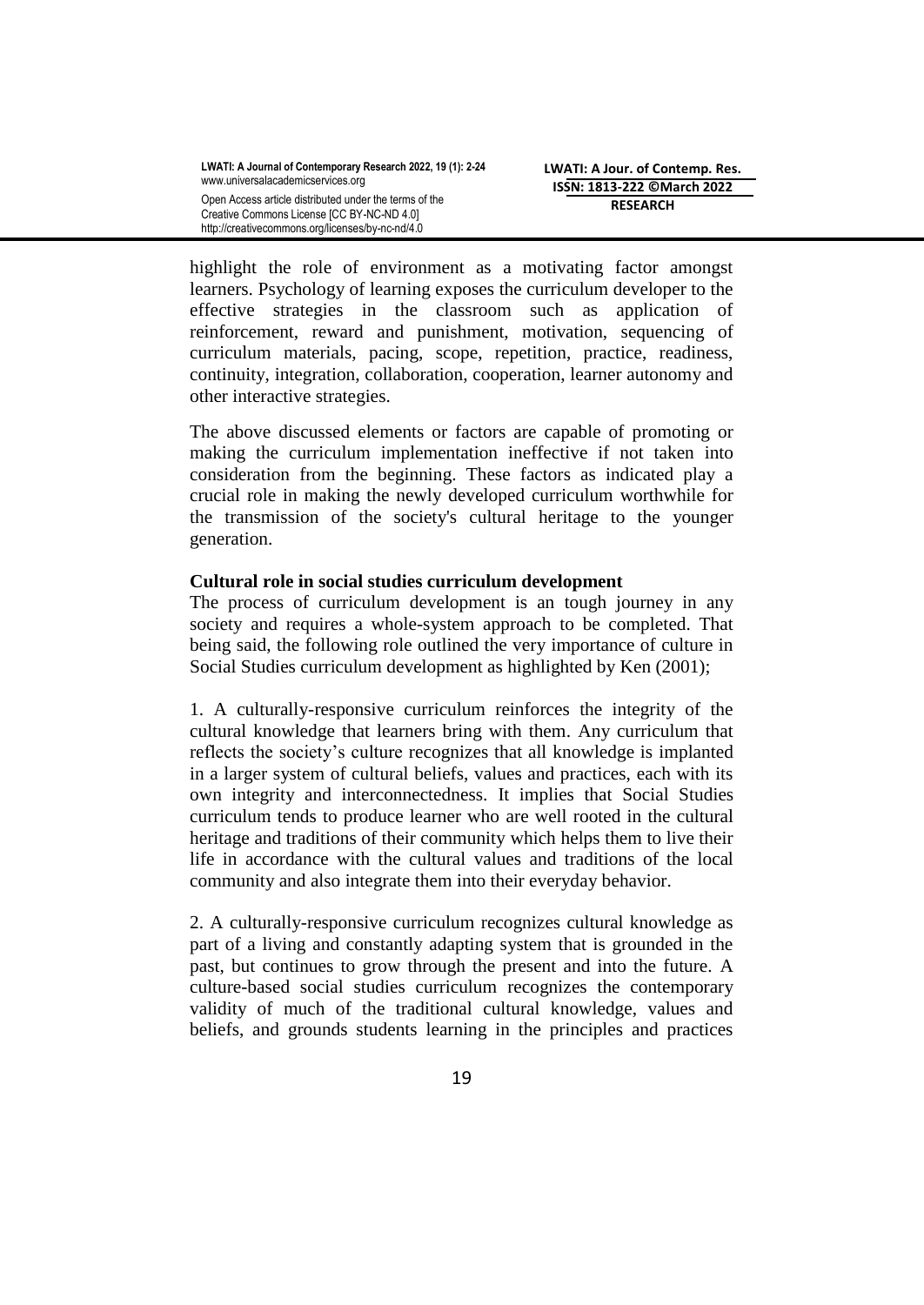associated with that knowledge. It also provides the learner with an understanding of the dynamics of cultural systems as they change over time, and as they are impacted by external forces.

3. A culturally-responsive curriculum uses the local language and cultural knowledge as a foundation for the rest of the curriculum. A culture-based social studies curriculum utilizes the local language as a basis from which to learn the deeper meanings of the local cultural knowledge, values, beliefs and practices. Learners who have deep understanding of their cultural heritage reflect through their own actions the critical role that the local heritage language plays in fostering a sense of who they are and how they understand the world around them.

4. A culturally-responsive curriculum fosters a contemporary relationships across knowledge derived from diverse knowledge systems. A culture-based social studies curriculum engages students in the construction of new knowledge and understandings that contribute to an ever-expanding view of the world.

5. A culturally-responsive curriculum situates local knowledge and actions in a global context. A culture-based social studies curriculum conveys to students that every culture and community contributes to, at the same time that it receives from the global knowledge base. It equally prepares the learners to think globally but act locally.

# **Conclusion**

Curriculum is the planned skills, attitudes, values and knowledge offered by the learner in a school setting with an explicit goal of changing his behavior in order to become a functional and active member of the society. Therefore, a well-coordinated and planned curriculum is expected to be furnished with the society's cultural heritage where it is intended for.

All the cultural components are to be taken cognizance of in curriculum development and implementation so as to make it a functional curriculum. The long term goal of education is to produce a complete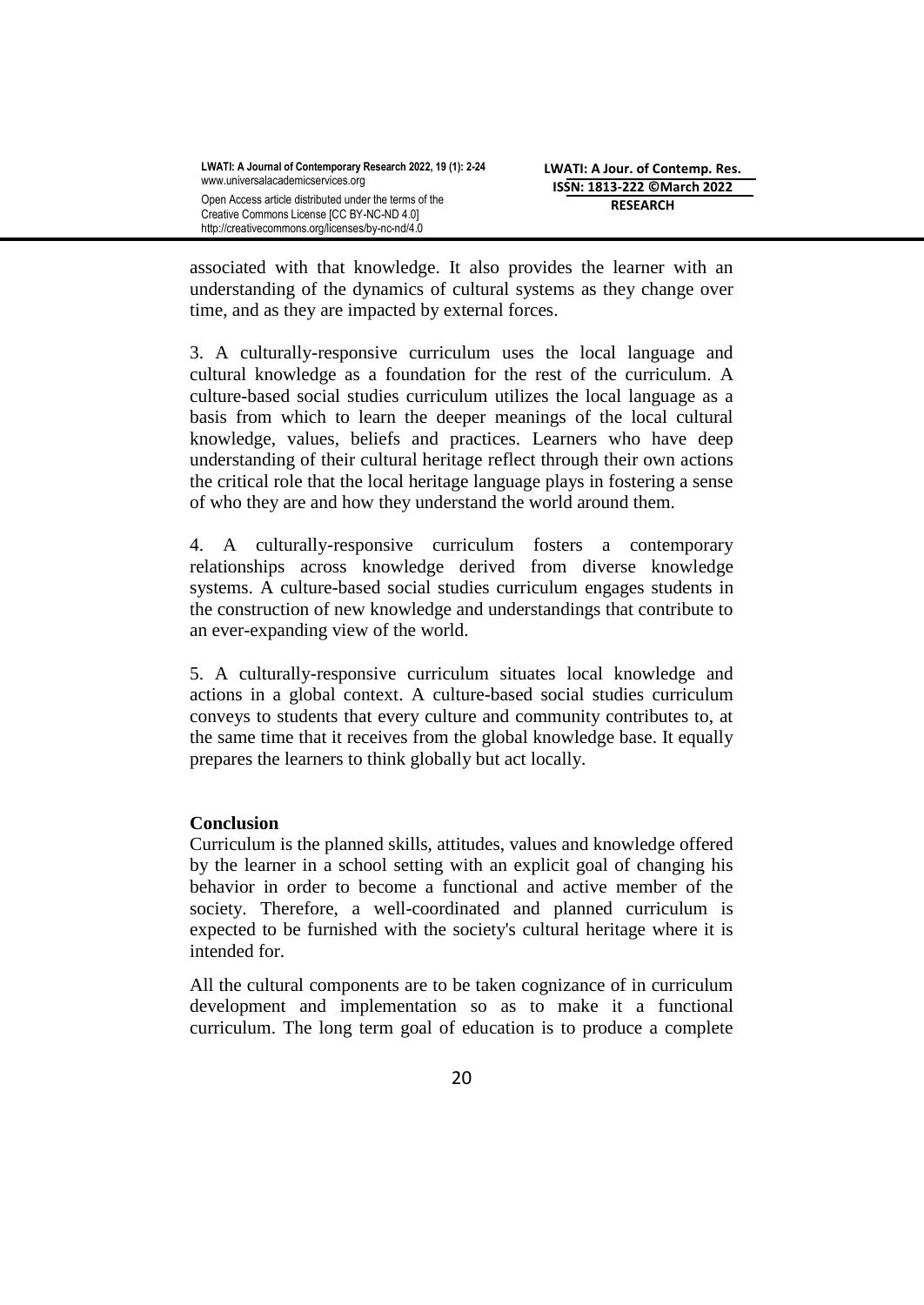adult human who can put into use all the acquired skills and knowledge to solve societal problems. Culture is learned, shared and transmitted through the process of education and must be considered a vital instrument for curriculum planning and development.

There is a famous adage by Albert Einstein that "the thinking that established a problem is not going to solve it." There is therefore a need to rethink the underlying principles that underpin the content of our Upper Basic Education social studies curriculum if it will live to serve the purpose of socio-economic transformation in the Nigerian society. Teachers and other stakeholders in the sector need to be empowered to deliver the much desired changes in education. We cannot therefore see the outcomes we want to see until we delegate responsibilities to the people responsible for implementing these changes, i.e. teachers.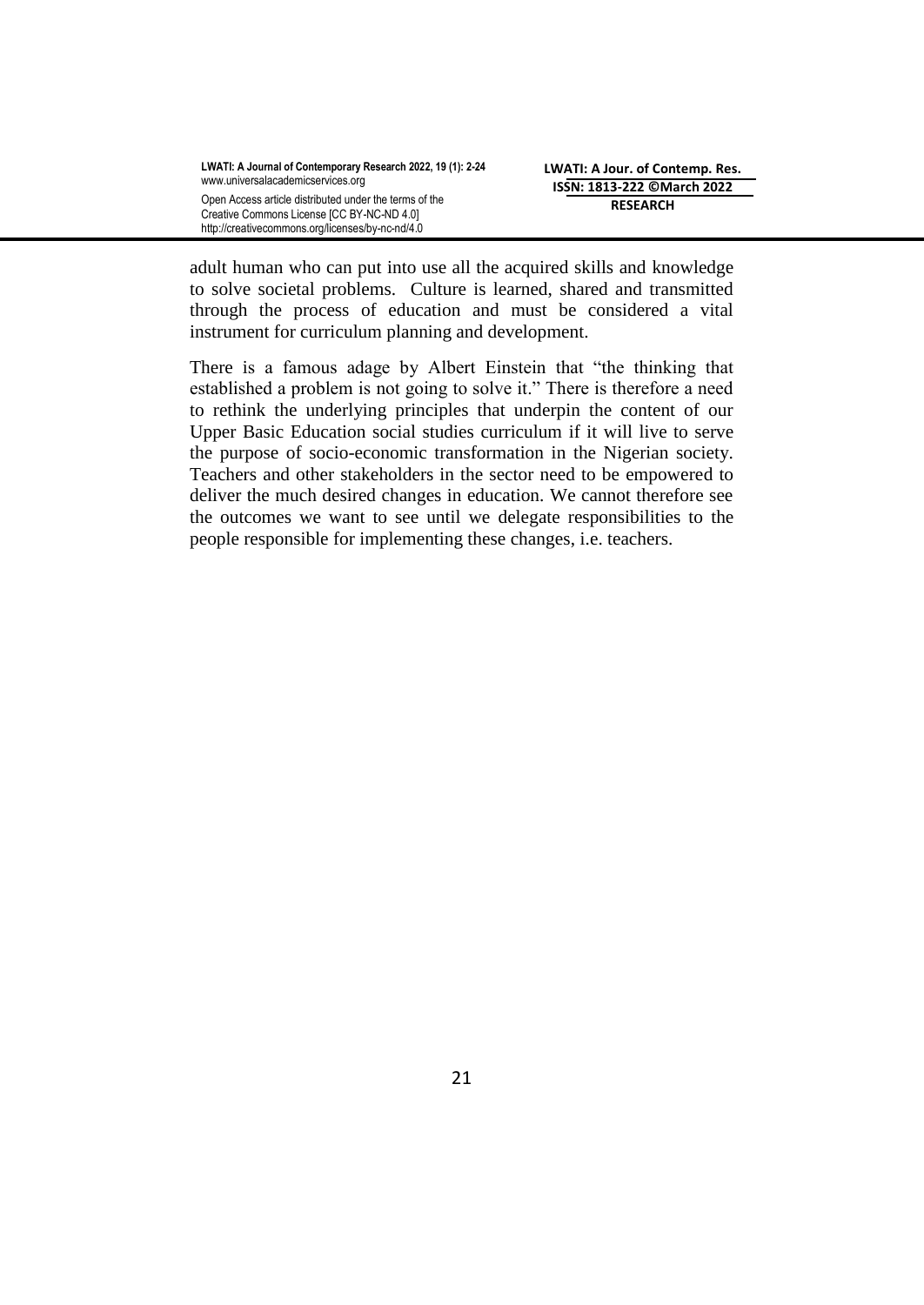**LWATI: A Journal of Contemporary Research 2022, 19 (1): 2-24** [www.universalacademicservices.org](http://www.universalacademicservices.org/) Open Access article distributed under the terms of the Creative Commons License [CC BY-NC-ND 4.0]

http://creativecommons.org/licenses/by-nc-nd/4.0

**LWATI: A Jour. of Contemp. Res. ISSN: 1813-222 ©March 2022 RESEARCH**

#### **References**

- Alvior, M.G. (2014). The Meaning and Importance of Curriculum Development. In SimplyEducate.me. Retrieved from https://simplyeducate.me/2018/14/05/the-meaning-andimportance-of-curriculum-development/.
- Arokoyu S.B. & Weli V.E. (2006). Culture Areas and Human Environment in Nigeria (A Relational Analysis). In M.O.C Anikpo & J.D. Atemie (Eds.). Nigerian Socio-cultural Heritage. Port Harcourt: School of General Studies, pp. 37-46.
- Asuquo P.N., Owan V.O., Inaja A.E., Okon M.O. & Ogodo F.A. (2010). Sociology of Nigerian Education (An Introductory Text). Calabar: Unical Printing Press.
- Atemie J.D. & Girigiri B.K. (2006). The Concept of Culture. In M.O.C. Anikpo & J.D. Atemie (Eds.). Nigerian Socio-cultural Heritage. Port Harcourt: School of General Studies, pp. 1-13.
- Azubuike O.C. & Oguzor U.C. (2013). Consideration of Culture in the Development of Home Economics Curriculum in Nigeria. Journal of Educational and Social Research, MCSER Publishing-Rome-Italy. 3 (9), 188-188.
- Bilbao P.P., Lucido P.I., Iringan T.C. & Javier R.B. (2008). Curriculum Development. Philippines: Lorimar Publishing Inc.
- Brown B.B. (1990). Peer Groups and Peer Culture. In S. Fieldman & G. Elliot (Eds.). At Household: The Developing Adolescent. Cambridge, M.A. Harvard University Press.
- Castagno, A. E., & Brayboy, B. M. J. (2008). Culturally responsive schooling for Indigenous youth: A review of the literature. *Review of Educational Research*, *78*(4), 941993. [https://doi.org/10.3102/0034654308323036.](https://doi.org/10.3102/0034654308323036)
- Dewey J. (1944). Democracy and Education. The Free Press, pp. 1-4.
- Enukoha O.I., Asuquo P.N. & Inaja A.E. (2004). Philosophy of Education (An Introduction). Calabar: NIVS in Conjunction with (IBEPS).
- Esu A.E.O., Enukoha O.I. & Umeron G.U. (2016). Curriculum Development in Nigeria for Colleges and Universities. (5th Edition). Calabar: Stifaith Prints.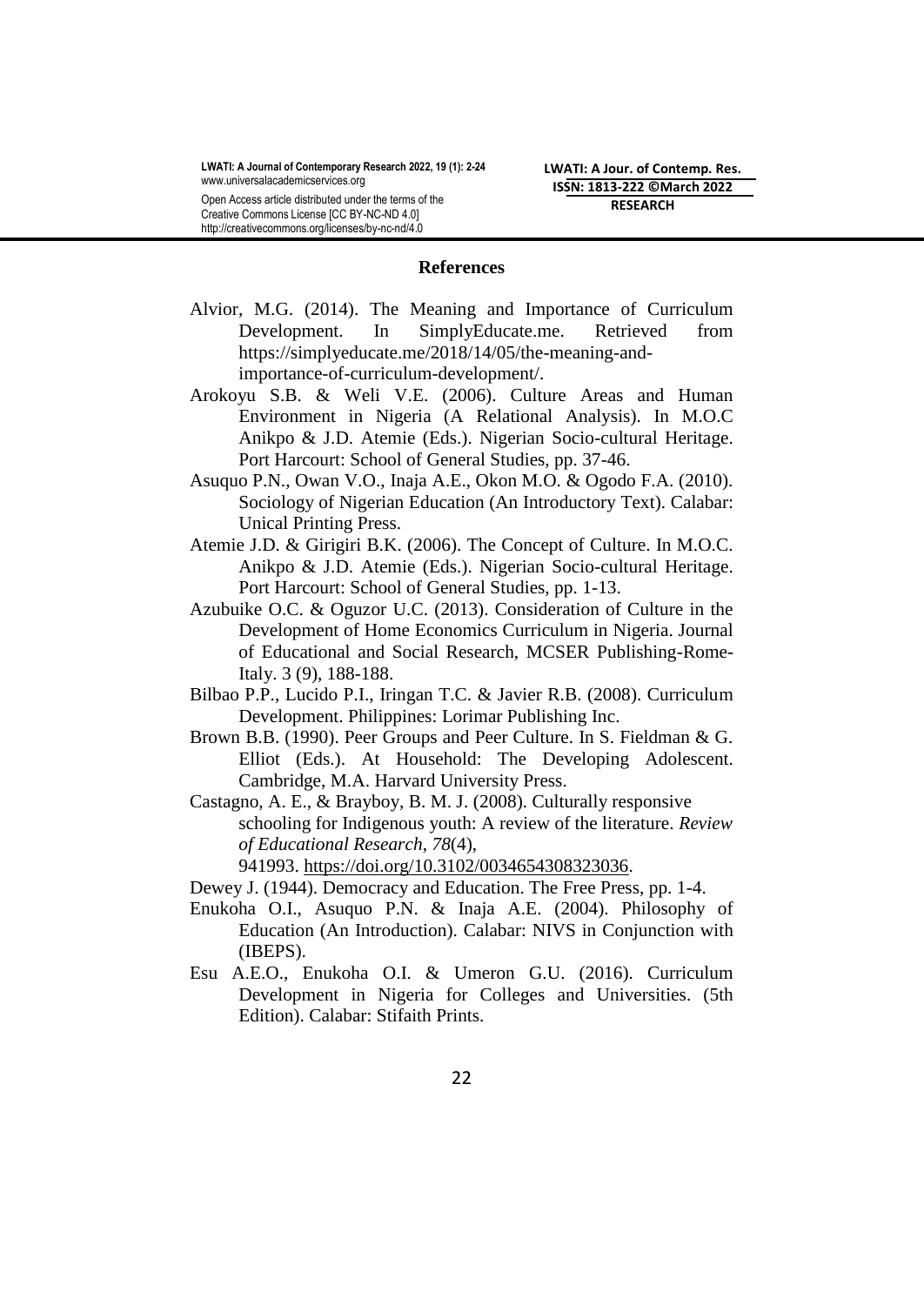- Fan F.A. (2003). Teaching Social Studies. Calabar South: Klinprints Media Consortium.
- Fan F.A. (2014). Issues in Social Studies and Civic Education for Nigerian Schools. Abuja: Hi-tech Towers and Industrial Services Ltd.
- Gay, G. (2010). *Culturally responsive teaching: Theory, research, and practice.* Teachers College Press.
- Isangedighi (2007). Child Psychology, Development and Education. Calabar: Eti-Nwa Associates.
- Itedjere (1993). Society, Culture and Education. Warri: Klass Publishers Limited.
- Kelly A.V. (2009). The Curriculum: Theory and Practice. (6th Edition). London: SAGE Publication Limited.
- Ken Hill (2001). Culture-Based Curriculum: A Framework. Seven Directions Consulting and Training.
- Ladson-Billings, G. (1995). Toward a theory of culturally relevant pedagogy. *American Educational Research Journal*, *32*(3), 465- 491. <https://doi.org/10.3102/00028312032003465>
- Mohamed D.M. (2015). Factors Influencing Curriculum Development Process in Secondary School Education in Mogadishu, Somalia. A Published M.Ed Thesis Submitted to the Department of Educational Administration and Planning, University of Nairobi.
- Nakpodia E.D. (2010). Culture and Curriculum Development in Nigerian Schools. African Journal of History and Culture (AJHC), 2 (1); 001-009.
- NCSS, (2021). National Curriculum Standards for Social Studies: The Themes of Social Studies. Retrieved from https://www.socialstudies.org/national-curriculum-standards-socialstudies-chapter-2-themes-social-studies. (11-07-2021).
- Njama A.O. (2006). Sociology of Education. Calabar: University of Calabar Printing Press.
- Offorma G.C. (2014). Fundamentals of Curriculum Development. In U.M.O. Ivowi (Ed.). Curriculum and Teaching in Nigeria. Lagos: Foremost Educational Services Ltd, pp. 7-16.

Ohanyere Lilian Onyinye (2020). « Le mouvement Transsharieen des Nomades Et Ses Implications